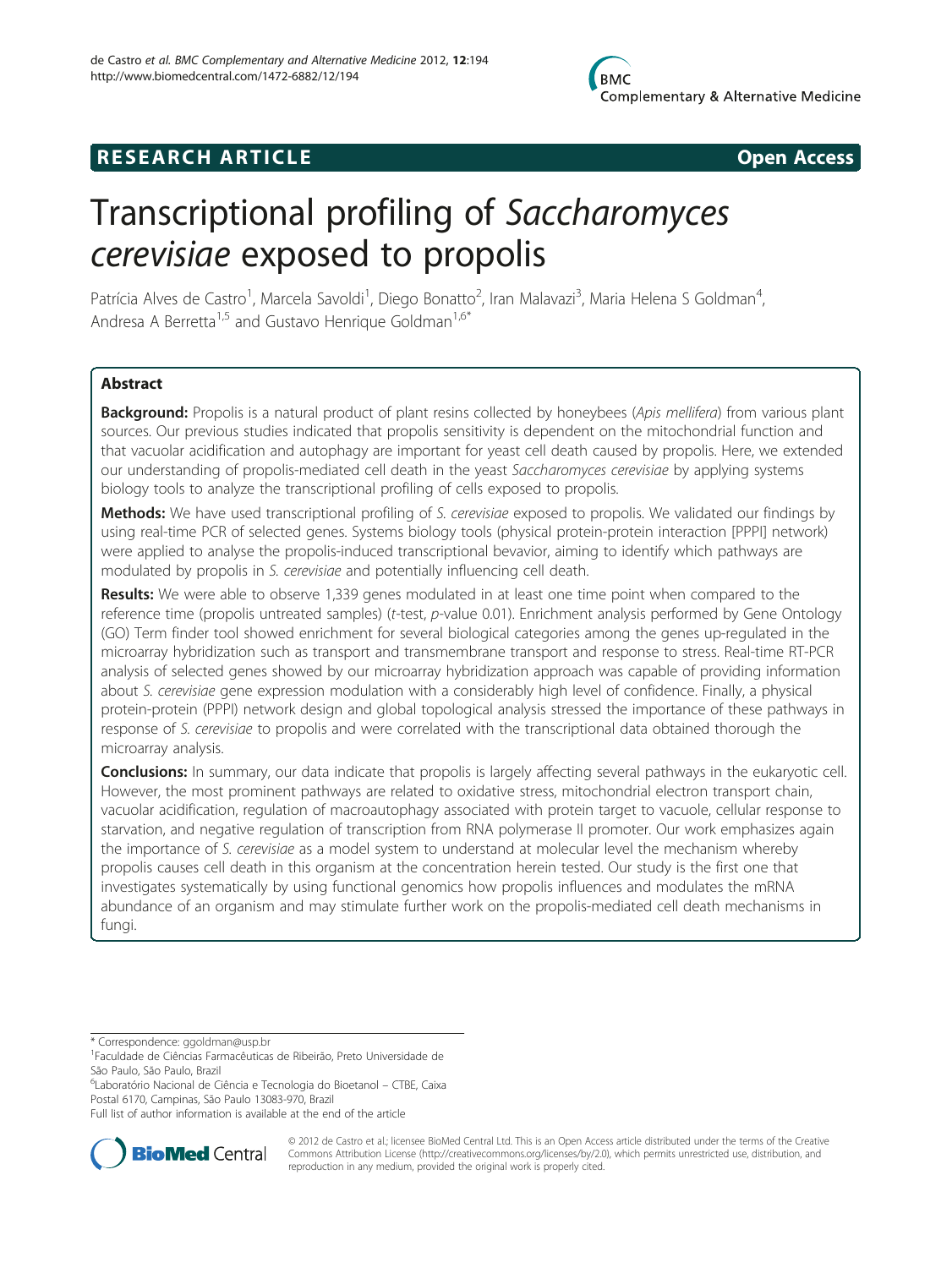# Background

Propolis is a natural product of plant resins collected by honeybees (Apis mellifera) from various plant sources. It is used by the bees to seal holes in their honeycombs and protect the hive entrance [[1-3](#page-12-0)]. Propolis has been used in folk medicine for centuries. Its chemical composition is quite complex since more than 300 compounds, such as polyphenols, phenolic aldehydes, sequiterpene quinines, coumarins, amino acids, steroids, and inorganic compounds, have been identified in propolis samples. Propolis has cytotoxic [\[4](#page-12-0)], anti-herpes virus [[5\]](#page-12-0), antitumor [\[6](#page-12-0)], radical scavenging [[7\]](#page-12-0), antimicrobial [[8,9\]](#page-12-0), antiprotozoan [[10\]](#page-12-0), and anti-HIV [[11\]](#page-12-0) activity and suppressive effects of dioxin toxicity [[9\]](#page-12-0). More recently, evidence has shown that propolis can be used to treat Candida fungal infections [[12](#page-12-0)-[16\]](#page-12-0).

Recently, we applied the power of Saccharomyces cerevisiae as a model organism for studies of genetics, cell biology, and genomics to determine how propolis affects eukaryotic cells at the cellular level [[17\]](#page-12-0). Propolis is able to induce an apoptosis cell death response; however, increased exposure to propolis provides a corresponding increase in the necrosis response. We showed that cytochrome c but not endonuclease G (Nuc1p) is involved in propolis-mediated cell death in S. cerevisiae. We also observed that the metacaspase YCA1 gene is important for propolis-mediated cell death. We screened the full collection of about 4,800 haploid S. cerevisiae nonessential deletion mutants for propolis sensitivity, and we were able to identify 138 deletion strains that have different degrees of propolis sensitivity compared to the corresponding wild-type strains. Our studies indicated that propolis sensitivity is dependent on the mitochondrial function and that vacuolar acidification and autophagy are important for yeast cell death caused by propolis. Here, we extended our understanding of propolis-mediated cell death in the yeast Saccharomyces cerevisiae by applying systems biology tools to analyze the transcriptional profiling of cells exposed to propolis.

# Methods

#### Propolis tandardized extract

Propolis Standardized Extract - (EPP- $AF^{(8)}$ ) (Batch 010/ 08) were industrially produced and kindly provided by Apis Flora Company (RibeirãoPreto/SP – Brazil). The extract was standardized using a propolis blend composed by raw material obtained from several sites of Brazil (Patent number PI 0405483–0, published in Revista de Propriedade Industrial n. 1778 from 01/02/2005). Propolis (blend of raw material) was kept in a freezer for 12 h, ground to a fine powder in a blender. It was then extracted using hydroalcoolic solution (7:3), with dinamic maceration, during 72 hours in ambient conditions (25 $\degree$  ± 5 $\degree$ C), followed by percolation process (1L/

min.) and finally by a filtration process using in the first step the propolis biomass like a filter and secondly a 220 mesh stainless steel industrial line filter. Propolis extract obtained presents 11% w/v of dry matter and chemical composition standardized qualitatively and quantitatively by RP-HPLC (C18 Shim-pack, CLC-ODS (M), 25 cm x 4,6 column -with gradient elution with methanol and acidic water pH=2,7, plotted at 275 nm) into compounds: caffeic, p-coumaric and cinnamic acids, aromadendrin, isosakuranetin and artepillin C.

#### Yeast strain, media and culture methods

The assays were carried out with S. cerevisiae yeast strain BY4742 (MATα; his3Δ1; leu2Δ0; lys2Δ0; ura3Δ0) [[18\]](#page-12-0). The culture medium used was complete medium YPD (2% w/v glucose, 1% w/v yeast extract, 2% w/v peptone). For the microarray assay, the yeast cells were grown for 9 hours (mid-exponential phase) in 50mL of liquid YPD at 30°C with mechanical shaking (200rpm). After this, the cells ( $\sim 2 \times 10^7$  cells ml<sup>-1</sup>) were exposed to propolis 0.125% for 5 or 10 minutes. The control for the experiment using propolis 0.125% as a treatment has 0.68% ethanol. Two independent experiments were performed to each array using two different biological samples and dye swap analysis. Cell viability was determined by plating appropriate cell concentrations and counting the number of colonies in comparison to propolisuntreated controls.

#### RNA isolation and real-time PCR

For total RNA isolation, the yeast cells were disrupted by vortexing with glass beads and total RNA was extracted with Trizol reagent (Invitrogen, USA). Ten micrograms of RNA from each treatment were then fractionated in 2.2 M formaldehyde, 1.2% w/v agarose gel, stained with ethidium bromide, and then visualized with UV-light. The presence of intact 25S and 18S ribosomal RNA bands was used as a criterion to assess the integrity of the RNA. RNAse free DNAse treatment was carried out as previously described [[19](#page-12-0)]. After this, the total RNA was purification by  $RNeasy^{\omega}$  Mini Kit (Qiagen) and the purified samples were measured in the NanoDrop<sup>®</sup> 2000 (Thermo Scientific).

#### Microarray hybridization

For gene expression analysis commercially-available Agilent whole genome S. cerevisiae microarray [Yeast (V2) Gene Expression Microarray, 8x15K] was used. The microarray slides contain 15,208 probes for S.cerevisiae (BY4742 strain). The RNA samples obtained under the conditions above described were subjected to cRNA fluorescent labeling. cRNA labeling was performed according to the standard protocol described by Agilient using Two-Color Microarray-Based Gene Expression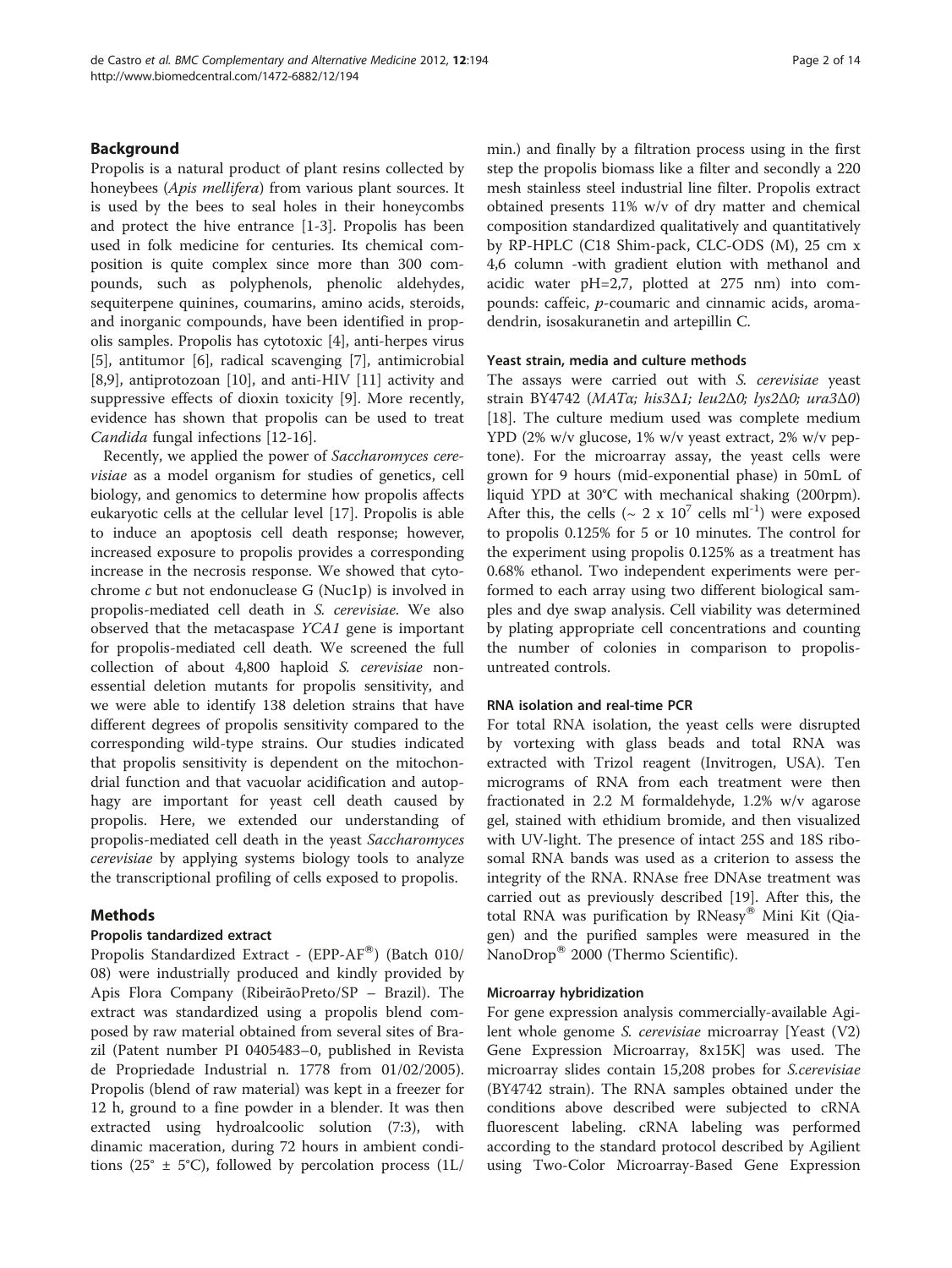Analysis (Agilent Technologies, USA). Briefly, for cRNA synthesis and labeling 5 μg of total RNA were used. After labeling, 300 ng of Cy3 and Cy5-labelled cRNAs (specific activity > 8.0 pmol Cy3-Cy5/μg cRNA) was fragmented at 60°C for 30 minutes in a reaction volume of 25 μl containing 1x Agilent fragmentation buffer and 2x Agilent blocking agent following the manufacturer's instructions. On completion of the fragmentation reaction, 25 μl of 2x Agilent hybridization buffer was added to the fragmentation mixture and hybridized to the S. cerevisiae microarrays slides for 17 hours at 65°C in an Agilent G2545A Hybridization Oven and on Agilent Rotator Rack. After hybridization, microarrays were sequentially washed: 1 minute at room temperature with GE Wash Buffer 1 (Agilent) and 1 minute with 37°C GE Wash buffer 2 (Agilent), then a 10 seconds Acetonitrile Wash (Agilent) followed by a 30 seconds Stabilization and Drying Solution wash (Agilent). Slides were immediately subjected to fluorescent detection using fluorescent detection with a GenePix 4000B (Molecular Devices, USA) with simultaneously scanning the Cy3 and Cy5 channels at a resolution of 5 μm. Laser was set at 100% and PMT gain was adjusted automatically for each slide using the program GenePix Pro (Molecular Device) according to the signal intensity of each array. Merged Cy3 and Cy5 TIFF images generated by the GenePix Pro were used to analysis in the Agilent Feature Extraction software (version 9.5.3.1, Agilent) using Linear Lowess algorithm to obtain background subtracted and normalized intensity values. The dye-normalyzed values generated in the Feature Extraction data files were used to upload the software Express Converter (version 2.1, TM4 available at<http://www.tm4.org/utilities.html>) which conveniently converts the Agilent file format to mev (multi experiment view) file format compatible to the TM4 softwares for microarray analysis (available at <http://www.tm4.org/>). The mev files were then uploaded in the MIDAS software where the resulting data were averaged from replicated genes on each array, from dyeswap hybridizations for each experiment and from two biological replicates using the tools "flip dye consistency cheking" and "in slides replicates analysis" implemented in MIDAS software. The mev files generated were then loaded in MEV software (MultiExperiment Viewer) where differentially expressed genes were identified using one-class  $t$ -test (p>0.01). Significantly different genes were those whose mean  $log<sub>2</sub>$  expression ratio over all included samples was statistically different from 0 which indicates the absence of gene modulation. The genes significantly up- or down-regulated in the microarray analysis was subjected to Gene Ontology analysis using the GO Term Finder tool available at the *Sacchar*omyces Genome Database (SGD [<http://www.yeastgen](http://www.yeastgenome.org)[ome.org>](http://www.yeastgenome.org)).

# Physical protein-protein (PPPI) network design and global topological analysis

The transcriptomic data gathered from yeast BY4742 strain submitted to propolis treatment was used to obtain information about how the under- and overexpressed genes and their products interact in the context of physical protein-protein interactions (PPPI networks) in S. cerevisiae. In this sense, the data mining screening and network design of repressed or induced genesassociated PPPI networks was performed using Cytoscape software, version 2.6.3 [[20\]](#page-12-0). For this purpose, we used the PPPI data of S. cerevisiae available in the Saccharomyces Genome Database [\(http://www.yeastgenome.](http://www.yeastgenome.org) [org](http://www.yeastgenome.org)). The induced and repressed PPPI networks obtained from this first screening were then combined in a unique PPPI network by employing the union function of the Cytoscape core plugin Merge Networks. The union PPPI network was then analyzed with molecular complex detection (MCODE) software [\[21](#page-12-0)], a Cytoscape plug-in (at [http://apps.cytoscape.org/apps/mcode\)](http://apps.cytoscape.org/apps/mcode) in order to detect clusters of proteins that could represent distinct biologic processes. The parameters used for MCODE to generate the sub networks were as follows: loops included; degree cutoff of 2; deletion of single connected nodes from cluster (haircut option enabled); expansion of cluster by one neighbor shell allowed (fluff option enable); node density cutoff of 0.1; node score cutoff of 0.2; k-core of 2; and maximum depth of network of 100. The degree of data overlapping between induced- and repressedassociated PPPI networks was obtained from an areaproportional Venn diagram analysis, available at [<http://](http://bioinforx.com/free/bxarrays/overlap.php) [bioinforx.com/free/bxarrays/overlap.php>](http://bioinforx.com/free/bxarrays/overlap.php).

# Network centralities and local topological analyses

Two major network centralities (node degree and betweenness) were computed from the merged network and clusters using the Cytoscape plugin CentiScaPe 1.0 [[22\]](#page-12-0). The local topology of the network, defined as bottlenecks, was obtained from the threshold generated by each centrality calculated by CentiScape 1.0. In this sense, bottlenecks were defined as nodes with a value above the threshold calculated for node degree and betweenness.

#### Gene ontology analysis

Gene ontology (GO) clustering analysis was performed using Biological Network Gene Ontology (BiNGO) [[23](#page-12-0)] software, a Cytoscape plugin available at [http://chianti.](http://chianti.ucsd.edu/cyto_web/plugins/index.php) [ucsd.edu/cyto\\_web/plugins/index.php](http://chianti.ucsd.edu/cyto_web/plugins/index.php). The degree of functional enrichment for a given cluster and category was quantitatively assessed ( $p$  value) by hypergeometric distribution [[24](#page-12-0)] and a multiple test correction was applied using the false discovery rate (FDR) [[25](#page-12-0)] algorithm, fully implemented in BiNGO software. Overrepresented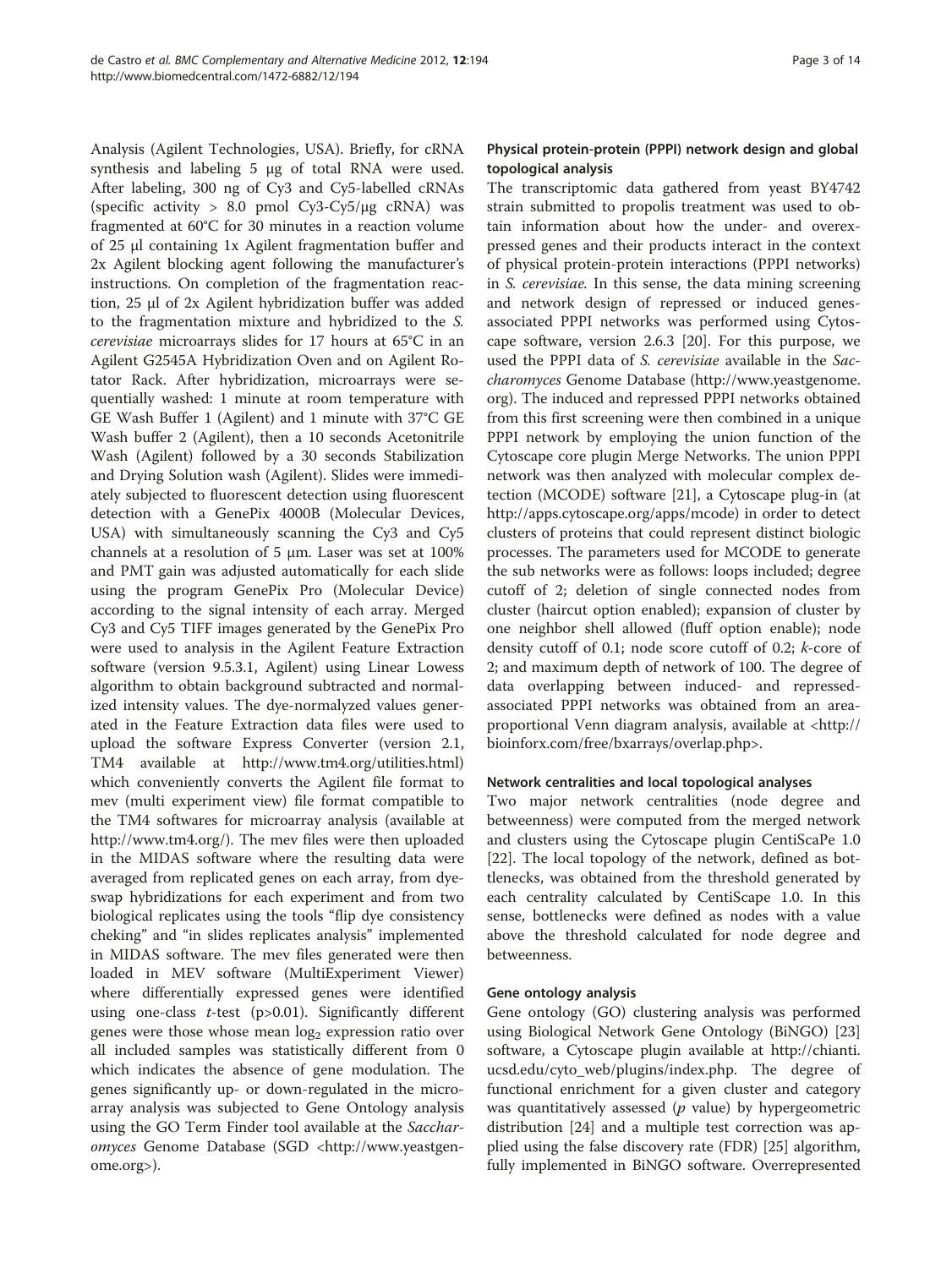biological process categories were generated after FDR correction, with a significance level of 0.05.

### Results and discussion

# Microarray hybridization analysis

To our knowledge, previous to our work there is only a single study in the literature reporting transcriptional profiling for eukaryotic cells exposed to propolis [\[26](#page-12-0)]. In this study, propolis was applied for 24 hours to normal human dermal fibroblast and keratinocytes. These authors were able to identify 205 genes important for skin and only 5 (ATP citrate synthase, aquaporin 3, cytochrome c oxidase 1, nitric oxide synthase 3, and hydroxylase 3) and 1 (progestone receptor) that appear to be up- and down regulated in both cell lines, respectively. We have been using *S. cerevisiae* as an eukaryotic model system to identify genes that are important for propolismediated cell death. As previously shown, when S. cerevisiae exponential cells are exposed to propolis 0.125% for 5 and 10 minutes, there is a decreased survival of 24.1 and 6.3%, respectively in comparison to the propolis-untreated control containing only 0,68% ethanol [[17](#page-12-0)]. To gain an insight on which pathways are modulated during S. cerevisiae exposure to propolis, we determined its transcriptional profiling. Total RNA extracted from these cultures was used to generate fluorescent-labeled cRNAs for competitive microarray hybridizations. All the controls for further experiments using propolis 0.125% as a treatment have 0.68% ethanol (reference samples). We have compared the mRNA expression of the S. cerevisiae BY4742 strain grown for 9 hours and exposed to 0.125% propolis for 5 and 10 minutes with yeast cells exposed to 5 and 10 minutes 0.68% ethanol. In these experiments, the main aim was to focus on genes that have increased or decreased mRNA expression. The full dataset was deposited in the Gene Expression Omnibus (GEO) from the National Center of Biotechnology Information (NCBI) with the number GSE33971 ([http://www.ncbi.nlm.nih.gov/projects/geo/](http://www.ncbi.nlm.nih.gov/projects/geo/query/acc.cgi?acc=GSE33971) [query/acc.cgi?acc=GSE33971](http://www.ncbi.nlm.nih.gov/projects/geo/query/acc.cgi?acc=GSE33971)). We were able to observe 1,399 genes modulated in at least one time point  $(p$ value 0.01, calculated FDR is 2.1%) when compared to the respective reference time (reference untreated samples obtained under the control experimental conditions, i. e.,  $2 \times 10^7$  cells ml<sup>-1</sup> exposed only to 0.68% ethanol for 5 or 10 minutes). We have used Gene Ontology (GO) Term Finder analysis aiming to classify the main biological processes associated to the list of the up- and down-regulated genes identified in the microarray hybridizations. In addition, we assessed the probability values of the over-abundance of the GO groups compared to the genomic average in order to gain information about the statistical significance of overrepresented processes ( $p$ <0.05). Table [1](#page-4-0) shows the adjusted  $p$ -values indicating

the categories of genes overrepresented in the microarray analysis which are involved in a variety of cellular processes. To have a broader view of the most significant modulated genes found in the microarray analysis, we listed the genes having increased or decreased mRNA expression with log ratios  $\geq 1$  (203 genes) or  $\leq 1$ (136 genes). These genes were grouped according to the GO identity obtained in Table [1](#page-4-0) [Additional file [1](#page-11-0): Table A1 shows the genes with log ratios  $\geq 1$  (203 genes) or  $\leq 1$  (136 genes), respectively]. The Table [2](#page-6-0) shows a list of chosen genes presenting higher level of up-regulation in the microarray which were grouped into categories of significantly overrepresented biological process according to the gene ontology ID shown in Table [1](#page-4-0). Interestingly, inside the enriched category "transmembrane transport and localization" (GO:0055085 and GO:0051179; p<0.01), we have observed several genes encoding transporters reported as involved in multidrug resistance (MDR; for reviews see [\[27](#page-12-0)-[30\]](#page-12-0), suggesting propolis can activate at the transcriptional level the complex set of genes responsible for MDR in *S. cerevisiae* (Table [2](#page-6-0) and Additional file [1](#page-11-0): Table A1). In addition, we have also observed enrichment for genes encoding proteins important for the assembly of the vacuolar ATPase and the endocytic pathway (Table [2](#page-6-0) and Additional file [1:](#page-11-0) Table A1). None of the deletion mutants for these transporter encoding genes shown in Additional file [1:](#page-11-0) Table A1 were observed as more sensitive to propolis, except for TPO1 [[17](#page-12-0)], indicating a redundant transcriptional response of these genes to propolis. However, we have previously observed that when several genes involved in the assembly of the yeast V-ATPase such as VPH1, VMA3, 4, 5, 11, 22, RAV1 and SOP4 were deleted, the corresponding yeast deletion strains became more sensitive to propolis [[17](#page-12-0)].

Earlier, by screening a non essential yeast deletion library, we observed that most of the proteins whose deletion increases the sensitivity of yeast strains to propolis are involved in cell division mechanisms, mitochondrial electron transport chain, vacuolar acidification, regulation of macroautophagy associated with protein target to vacuole, cellular response to starvation, and negative regulation of transcription from RNA polymerase II promoter [\[17\]](#page-12-0). We have shown that propolis induces vacuolar acidification and translocation of Atg8p to the vacuoles, one of the hallmarks of autophagy [\[17](#page-12-0)]. In S. cerevisiae, the vacuole is very important for keeping cellular homeostasis comprising the regulation of intracellular pH and degradation mainly during nutrient limitation of proteins and organelles by autophagy (for reviews, see [\[31-33](#page-12-0)]). Cell death induced by acetic acid is increased in S. cerevisiae VPS gene deletion mutants (VPS genes are involved in homotypic vacuole fusion,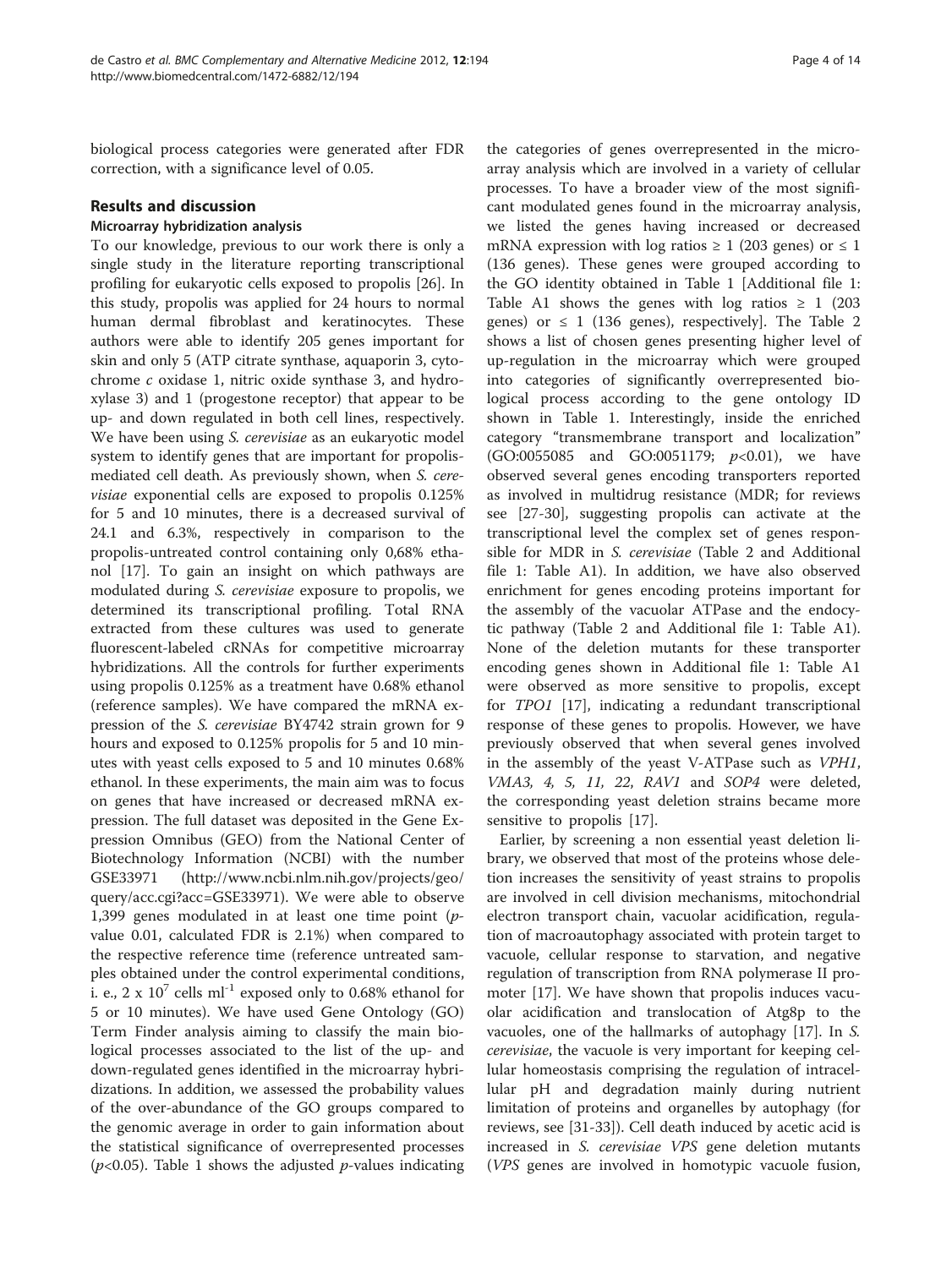| <b>GOID</b> | <b>TERM</b>                                                        | <b>CORRECTED P-VALUE</b> | <b>FDR RATE</b> |
|-------------|--------------------------------------------------------------------|--------------------------|-----------------|
| GO:0009987  | cellular process                                                   | 3.57F-09                 | 0.00%           |
| GO:0065007  | biological regulation                                              | 7.91E-09                 | 0.00%           |
| GO:0050794  | regulation of cellular process                                     | 1.58E-07                 | 0.00%           |
| GO:0050789  | regulation of biological process                                   | 7.16E-07                 | 0.00%           |
| GO:0051276  | chromosome organization                                            | 1.30E-06                 | 0.00%           |
| GO:0006996  | organelle organization                                             | 2.25E-06                 | 0.00%           |
| GO:0071841  | cellular component organization or<br>biogenesis at cellular level | 2.66E-06                 | 0.00%           |
| GO:0071842  | cellular component organization at cellular level                  | 3.14E-06                 | 0.00%           |
| GO:0022402  | cell cycle process                                                 | 3.16E-06                 | 0.00%           |
| GO:0007049  | cell cycle                                                         | 4.76E-06                 | 0.00%           |
| GO:0071840  | cellular component organization or biogenesis                      | 5.08E-06                 | 0.00%           |
| GO:0022403  | cell cycle phase                                                   | 5.56E-06                 | 0.00%           |
| GO:0006351  | transcription, DNA-dependent                                       | 1.13E-05                 | 0.00%           |
| GO:0032774  | RNA biosynthetic process                                           | 1.28E-05                 | 0.00%           |
| GO:0016043  | cellular component organization                                    | 1.95E-05                 | 0.00%           |
| GO:0000279  | M phase                                                            | 1.98E-05                 | 0.00%           |
| GO:0007059  | chromosome segregation                                             | 2.94E-05                 | 0.00%           |
| GO:0010556  | regulation of macromolecule biosynthetic process                   | 3.70E-05                 | 0.00%           |
| GO:0060255  | regulation of macromolecule metabolic process                      | 4.61E-05                 | 0.00%           |
| GO:0019219  | regulation of nucleobase-containing<br>compound metabolic process  | 4.64E-05                 | 0.00%           |
| GO:2000112  | regulation of cellular macromolecule biosynthetic process          | 4.86E-05                 | 0.00%           |
| GO:0051171  | regulation of nitrogen compound metabolic process                  | 4.96E-05                 | 0.00%           |
| GO:0006807  | nitrogen compound metabolic process                                | 6.46E-05                 | 0.00%           |
| GO:0051252  | regulation of RNA metabolic process                                | 0.000109266              | 0.00%           |
| GO:0034641  | cellular nitrogen compound metabolic process                       | 0.000114855              | 0.00%           |
| GO:0006325  | chromatin organization                                             | 0.00011847               | 0.00%           |
| GO:0009889  | regulation of biosynthetic process                                 | 0.00012496               | 0.00%           |
| GO:0031326  | regulation of cellular biosynthetic process                        | 0.00012496               | 0.00%           |
| GO:0000278  | mitotic cell cycle                                                 | 0.000140145              | 0.00%           |
| GO:0006355  | regulation of transcription, DNA-dependent                         | 0.000140184              | 0.00%           |
| GO:2001141  | regulation of RNA biosynthetic process                             | 0.000140184              | 0.00%           |
| GO:0048285  | organelle fission                                                  | 0.00015597               | 0.00%           |
| GO:0007067  | mitosis                                                            | 0.000167729              | 0.00%           |
| GO:0000280  | nuclear division                                                   | 0.000263661              | 0.00%           |
| GO:0080090  | regulation of primary metabolic process                            | 0.000279393              | 0.00%           |
| GO:0006139  | nucleobase-containing compound metabolic process                   | 0.000384242              | 0.00%           |
| GO:0065003  | macromolecular complex assembly                                    | 0.001007045              | 0.00%           |
| GO:0031323  | regulation of cellular metabolic process                           | 0.00115049               | 0.00%           |
| GO:0000087  | M phase of mitotic cell cycle                                      | 0.001853624              | 0.00%           |
| GO:0019222  | regulation of metabolic process                                    | 0.002020633              | 0.00%           |
| GO:0043933  | macromolecular complex subunit organization                        | 0.002159081              | 0.00%           |
| GO:0050896  | response to stimulus                                               | 0.002997939              | 0.00%           |
| GO:0051179  | localization                                                       | 0.003108437              | 0.00%           |

<span id="page-4-0"></span>Table 1 Overrepresented categories of the significantly modulated (up- and down-regulated) genes found in the microarray hybridization based on the genome coverage (p<0.05)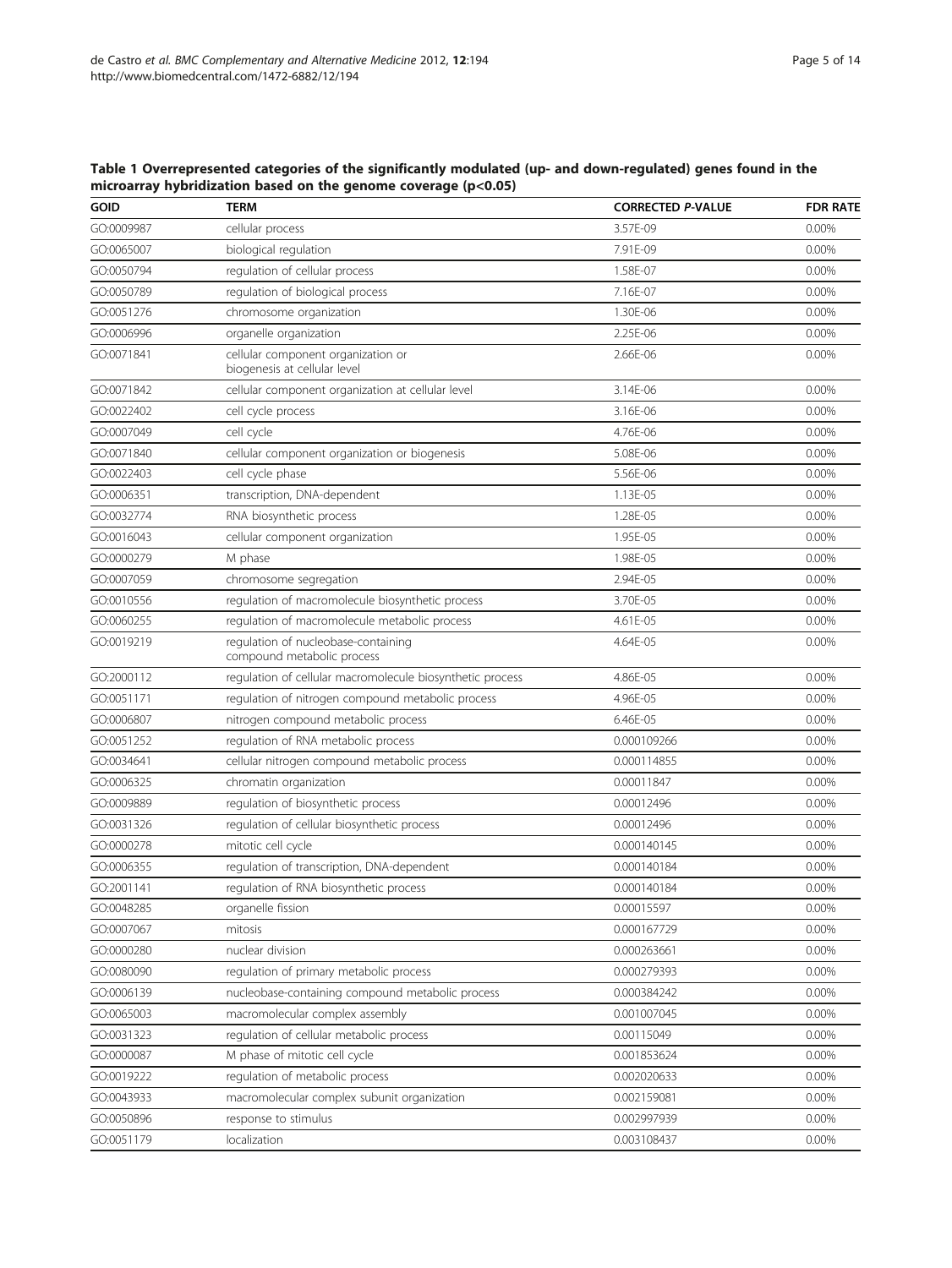| --------   | see on are geneme esterage (p (socialized)                 |             |       |
|------------|------------------------------------------------------------|-------------|-------|
| GO:0033043 | regulation of organelle organization                       | 0.00356682  | 0.00% |
| GO:0048523 | negative regulation of cellular process                    | 0.003751468 | 0.00% |
| GO:0010468 | regulation of gene expression                              | 0.004560142 | 0.00% |
| GO:0016568 | chromatin modification                                     | 0.006683962 | 0.00% |
| GO:0048519 | negative regulation of biological process                  | 0.006744751 | 0.00% |
| GO:0034622 | cellular macromolecular complex assembly                   | 0.007563808 | 0.00% |
| GO:0006950 | response to stress                                         | 0.009479328 | 0.00% |
| GO:0055085 | transmembrane transport                                    | 0.011885843 | 0.00% |
| GO:0006366 | transcription from RNA polymerase II promoter              | 0.01881881  | 0.00% |
| GO:0010604 | positive regulation of macromolecule metabolic process     | 0.021216691 | 0.00% |
| GO:0034621 | cellular macromolecular complex subunit organization       | 0.024007449 | 0.00% |
| GO:0016070 | RNA metabolic process                                      | 0.026116229 | 0.00% |
| GO:0009058 | biosynthetic process                                       | 0.028171132 | 0.00% |
| GO:0051173 | positive regulation of nitrogen compound metabolic process | 0.032491519 | 0.00% |
| GO:0000819 | sister chromatid segregation                               | 0.033192255 | 0.00% |
| GO:0009893 | positive regulation of metabolic process                   | 0.034622731 | 0.00% |
| GO:0031325 | positive regulation of cellular metabolic process          | 0.035672319 | 0.00% |
|            |                                                            |             |       |

Table 1 Overrepresented categories of the significantly modulated (up- and down-regulated) genes found in the microarray hybridization based on the genome coverage (p<0.05) (Continued)

Enrichment analysis was performed using the GO Term Finder available at < [http://go.princeton.edu/cgi-bin/GOTermFinder>](http://go.princeton.edu/cgi-bin/GOTermFinder) for searching for significant shared GO terms to describe the gene list of the significantly modulated genes (p<0.05). The input list for the analysis comprised 1,399 representing the total of up-and down-regulated found in the microarray analysis. FDR is the percentage of the GO terms with p-values as good as or better than a particular GO term with this FDR would be expected to be false positives.

vacuolar protein sorting and are essential for normal vacuolar function) [\[34](#page-12-0)]. It has been observed that the intracellular pH was acidified in VPS mutant cells upon treatment with acetic acid [\[34](#page-12-0)]. It is possible the disturbance of the homeostatic pH control may trigger necrosis by release of pro-necrotic proteases, which would find an optimal pH for their enzymatic activity in the acidified cytosol [\[35](#page-12-0)]. We have observed genes encoding proteins important for ROS detoxification in S. cerevisiae significantly enriched in the microarray hybridization (GO: GO:0006950; Response to Stress and (GO:0050896) Response to Stimulus; Table [2](#page-6-0) and Additional file [1:](#page-11-0) A1; p<0.003) such as GRX4, GTT2, GTT3, TSA2, DFM1, and TRX1 with increased mRNA accumulation when S. cerevisiae is exposed to 0.125% propolis. Interestingly, there is also an increased mRNA accumulation of genes encoding proteins involved in the generation of ATP into the mitochondria, such as ATP17, ATP18, ATP19, ATP20, ATP21, and COX8 grouped in the category of cellular component organization or biogenesis at cellular level (GO:0071841; Table [2](#page-6-0) and Additional file [1](#page-11-0): Table A1;  $p < 2.66 \times 10^{-6}$ ). There are several conditions where mitochondriaproduced ROS have been associated to yeast apoptosis (for reviews, see [\[35](#page-12-0)-[38](#page-12-0)]). Propolis at 0.125% can induce ROS formation and it is more lethal when S. cerevisiae grows in the presence of glycerol and ethanol as carbon sources [\[17](#page-12-0)], suggesting that respiration increases propolis lethality. Interestingly, it was observed as upregulated into the same enriched category the gene OYE3 (old yellow enzyme) which was described as involved in increased resistance to  $H_2O_2$ -induced programmed cell death in yeast [\[39](#page-13-0)].

Moreover, there are several genes related to cell cycle and cell cycle process and chromosome distribution and chromatin silencing that have decreased mRNA accumulation when S. cerevisiae is exposed to propolis (Table [3](#page-6-0) and Additional file [1:](#page-11-0) Table A1). The reduced mRNA abundance of these genes suggested propolis is activating transcriptional checkpoint controls involved in the S- and M-phases important for DNA replication and proper chromosome segregation.

#### Validation of the microarray hybridization analysis

To validate some of our findings, we have chosen six different genes from our microarray analysis whose mRNA has either increased or decreased abundance when S. cerevisiae is exposed to 0.125% propolis. We designed Lux fluorescent probes and used real-time RT-PCR analysis to quantify their expression in a new set of biological replicate of the mRNA isolated from 5 and 10 minutes exposure to 0.125% propolis and compared them with the corresponding 5 and 10 minutes exposure to 0.68% ethanol. We have used as a normalizer control, TAF10, a gene encoding a subunit (145 kDa) of TFIID and SAGA complexes, involved in RNA polymerase II transcription initiation and in chromatin modification. Recently, this gene was shown as an appropriate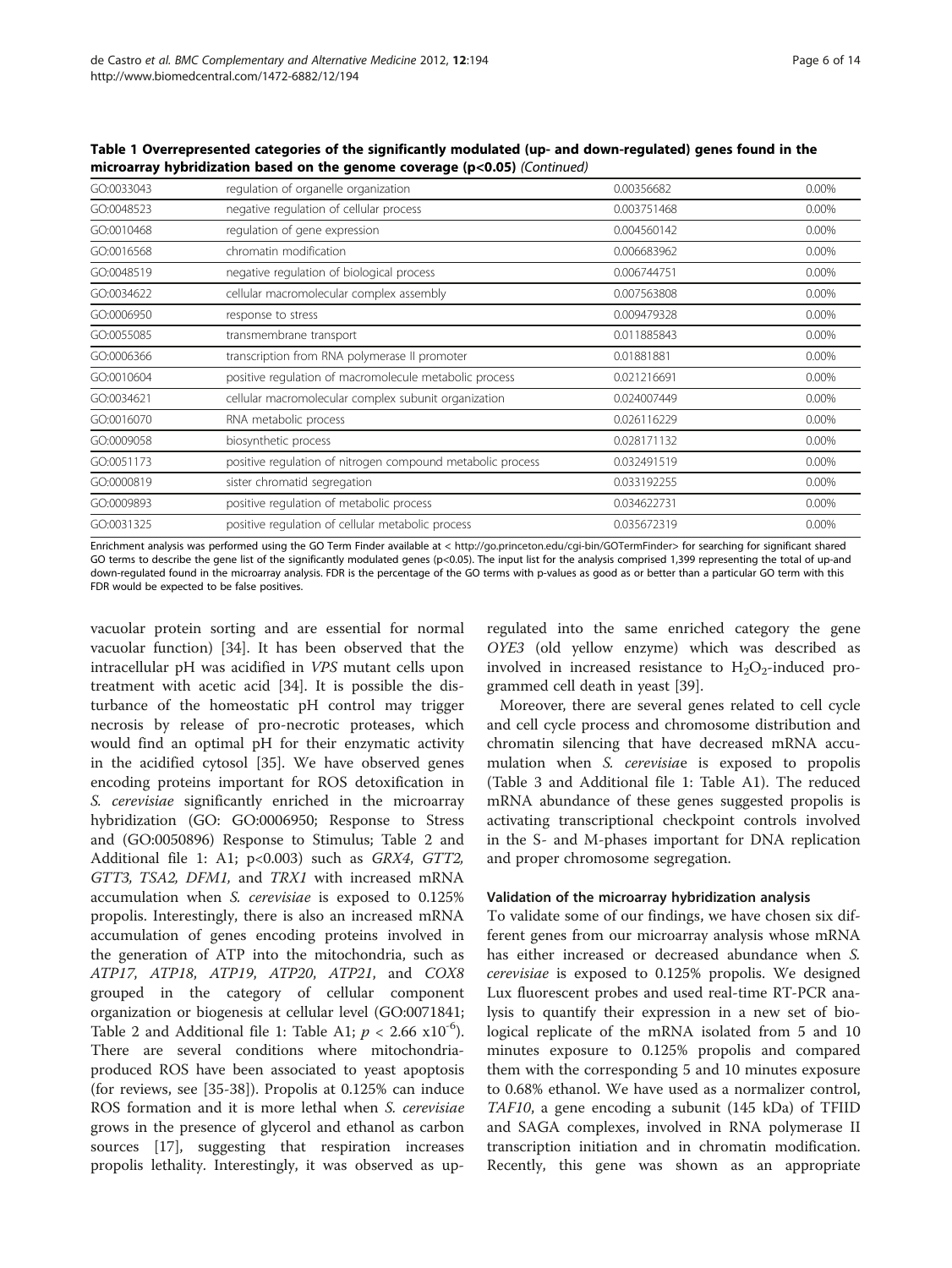#### <span id="page-6-0"></span>Table 2 Selected genes more expressed ( $log2 \ge 1.0$ ) during S. cerevisiae exposure to propolis according to the GO term finder enrichment analysis (for a complete list of the genes more expressed, see Additional file 1: Table A1)

|                   | Transmembrane Transport (GO:0055085) and Localization<br>(GO:0051179) (p<0.011)                                                              |
|-------------------|----------------------------------------------------------------------------------------------------------------------------------------------|
| FLR1              | Multidrug transporter of the MFS, involved in efflux of<br>fluconazole, diazaborine, benomyl, methotrexate,<br>and other drugs               |
| PDR <sub>15</sub> | ATP binding cassette (ABC) transporter, multidrug<br>transporter and general stress response factor implicated<br>in cellular detoxification |
| AZR1              | Transporter of the MFS, involved in resistance to azole<br>drugs such as ketoconazole and fluconazole                                        |
| YOR1              | ATP-binding cassette (ABC) transporter, multidrug<br>transporter mediates export of many different organic<br>anions including oligomycin    |
| PDR <sub>10</sub> | ATP-binding cassette (ABC) transporter, multidrug<br>transporter involved in the pleiotropic drug<br>resistance network                      |
| PDR <sub>12</sub> | ATP-binding cassette (ABC) transporter, weak-acid-inducible<br>multidrug transporter required for weak organic<br>acid resistance            |
| ENA1              | P-type ATPase sodium pump, involved in Na+ and Li+<br>efflux to allow salt tolerance                                                         |
| ENA <sub>2</sub>  | P-type ATPase sodium pump, involved in Na+ efflux to<br>allow salt tolerance; likely not involved in Li+ efflux                              |
| VMA21             | Membrane protein that is required for vacuolar H+-ATPase<br>(V-ATPase) function, although not an actual component of<br>the V-ATPase         |
| TPO1              | Polyamine transporter (MFS) that recognizes spermine,<br>putrescine, and spermidine                                                          |
| TPO <sub>4</sub>  | Polyamine transport protein (MFS) recognizes spermine,<br>putrescine, and spermidine                                                         |
| ATG22             | Vacuolar integral membrane protein required for efflux of<br>amino acids during autophagic body breakdown<br>in the vacuole                  |
| VMA7              | Subunit F of the eight-subunit V1 peripheral membrane<br>domain of vacuolar H+-ATPase (V-ATPase)                                             |
| PKR1              | V-ATPase assembly factor, functions with other V-ATPase<br>assembly factors in the ER to efficiently assemble the<br>V-ATPase                |
|                   | Response to Stress (GO:0006950) and Response to Stimulus<br>(GO:0050896) (p<0.009)                                                           |
| GRX4              | Hydroperoxide and superoxide-radical responsive<br>glutathione-dependent oxidoreductase                                                      |
| GTT3              | Protein of unknown function with a possible role in<br>glutathione metabolism                                                                |
| TSA <sub>2</sub>  | Stress inducible cytoplasmic thioredoxin peroxidase;<br>cooperates with Tsa1p in the removal of reactive oxygen                              |
| GTT <sub>2</sub>  | Glutathione S-transferase capable of homodimerization;<br>functional overlap with Gtt2p, Grx1p, and Grx2p                                    |
| GND <sub>2</sub>  | 6-phosphogluconate dehydrogenase, catalyzes an NADPH<br>regenerating reaction in the pentose phosphate pathway                               |
| TRX1              | Cytoplasmic thioredoxin isoenzyme of the thioredoxin<br>system which protects cells against oxidative<br>and reductive stress                |

#### Table 3 Selected genes less expressed (log2 ≤ −1.0) during S. cerevisiae exposure to propolis according to the GO term finder enrichment analysis (for a complete list of the genes less expressed, see Additional file [1:](#page-11-0) Table A1)

| Cell cycle (GO:0007049) and Cell cycle process (GO: 0022402)<br>(p< 4.76x10 <sup>-6</sup> )                                           |
|---------------------------------------------------------------------------------------------------------------------------------------|
| Subunit of the condensin complex; reorganizes<br>chromosomes during cell division                                                     |
| Essential chromatin-associated protein involved in the<br>initiation of DNA replication                                               |
| Kinesin motor protein involved in mitotic spindle assembly<br>and chromosome segregation                                              |
| Component of the BUB2-dependent spindle checkpoint<br>pathway, interacts with Bfa1p and functions upstream of<br>Bub2p and Bfa1p      |
| Subunit of the condensin complex; required for<br>chromosome condensation and for clustering of<br>tRNA genes at the nucleolus        |
| Essential kinetochore protein, component of the CBF3<br>complex that binds the CDEIII region of the centromere                        |
| Kinetochore-associated protein required for normal<br>segregation of chromosomes in meiosis and mitosis                               |
| Component of the MIND kinetochore complex which joins<br>kinetochore subunits contacting DNA to those<br>contacting microtubules      |
| Component of the evolutionarily conserved<br>kinetochore-associated Ndc80 complex                                                     |
| Histone deacetylase required for gene activation via specific<br>deacetylation of lysines in H3 and H4 histone tails                  |
| Catalytic subunit of the histone acetyltransferase complex<br>(NuA4) that acetylates four conserved internal lysines of<br>histone H4 |
| Monopolin, kinetochore associated protein involved in<br>chromosome attachment to meiotic spindle                                     |
| Chromosome organization (GO:0051276) (p< 1.30x10 <sup>-6</sup> )                                                                      |
| Largest subunit (p90) of the Chromatin Assembly<br>Complex (CAF-1) and Msi1p that assembles newly<br>synthesized histones             |
| Probable subunit of SAGA histone acetyltransferase complex                                                                            |
| RNA metabolic process (GO:0016070) and RNA biosynthetic<br>process (GO:0009058) (p< 0.02)                                             |
| Component of the Paf1 complex, which associates with RNA<br>polymerase II and is involved in histone methylation                      |
| Protein required for normal transcription at several loci<br>including HTA2-HTB2 and HHF2-HHT2                                        |
| Specificity factor that directs the Hst1p histone deacetylase<br>to some of the promoters regulated by Sum1p                          |
| Protein that associates with the INO80 chromatin remodeling<br>complex under low-salt conditions                                      |
| IFH1 exhibits genetic interactions with FHL1, overexpression<br>interferes with silencing at telomeres and HM loc                     |
| component of transcriptional adaptor and histone<br>acetyltransferase complexes, the ADA, the SAGA, and the<br>SLIK complexes         |
|                                                                                                                                       |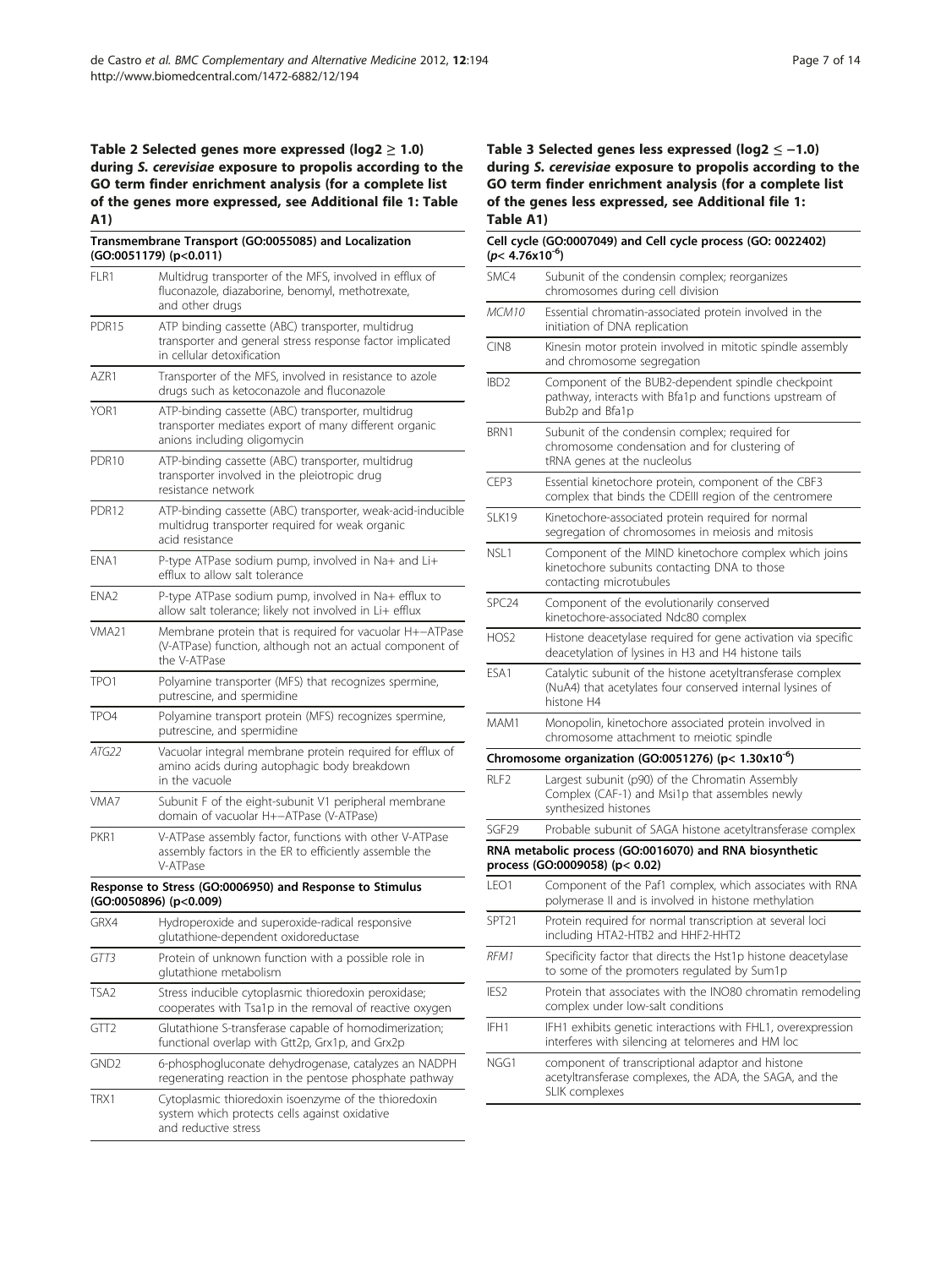<span id="page-7-0"></span>reference gene for quantitative gene expression analysis by real-time RT-PCR [\[40](#page-13-0)]. In addition, TAF10 was not shown as modulated in our microarray hybridization experiments (data not shown). Thus, the measured quantity of a specific gene mRNA in each of the treated samples was normalized using the  $C_T$  values obtained for the TAF10 mRNA amplifications run in the same plate. The results were expressed as the number of times the genes have increased or decreased abundance when the yeast strains were exposed to propolis compared to the ethanol treatment (Figure 1).

Due to the apparent importance of the enriched genes in the categories of (i) cellular component organization or biogenesis; (ii) transmembrane transport; (iii) response to stress/stimulus and (iv) cellular component organization or biogenesis, we evaluated the mRNA abundance of (i) PDR15 (YDR406W) encoding a transporter involved in multidrug resistance; (ii) SNQ2

(YDR011W) encoding a plasma membrane ATP-binding cassette (ABC) transporter, multidrug transporter involved in multidrug resistance and resistance to singlet oxygen species; (iii) TIM10 (YHR005C-A) encoding and essential protein of the mitochondrial intermembrane space, that forms a complex with Tim9p (TIM10 complex) and delivers hydrophobic proteins to the TIM22 complex for insertion into the inner membrane; (iv) VMA7 (YGR020C) and (v) VMA21 (YGR105W). These genes respectively encodes the subunit F of the eightsubunit V1 peripheral membrane domain of vacuolar H+ -ATPase (V-ATPase) and Integral membrane protein that is required for vacuolar H+−ATPase (V-ATPase) function. The gene RLF2 (YPR018W) was also analyzed but different from the previous chosen genes, RLF2 was observed as down-regulated in the microarray analysis (Additional file [1:](#page-11-0) Table A1; Chromosome organization (GO:0051276;  $p<1.3 \times 10^{-6}$ ). RLF2 encodes the largest



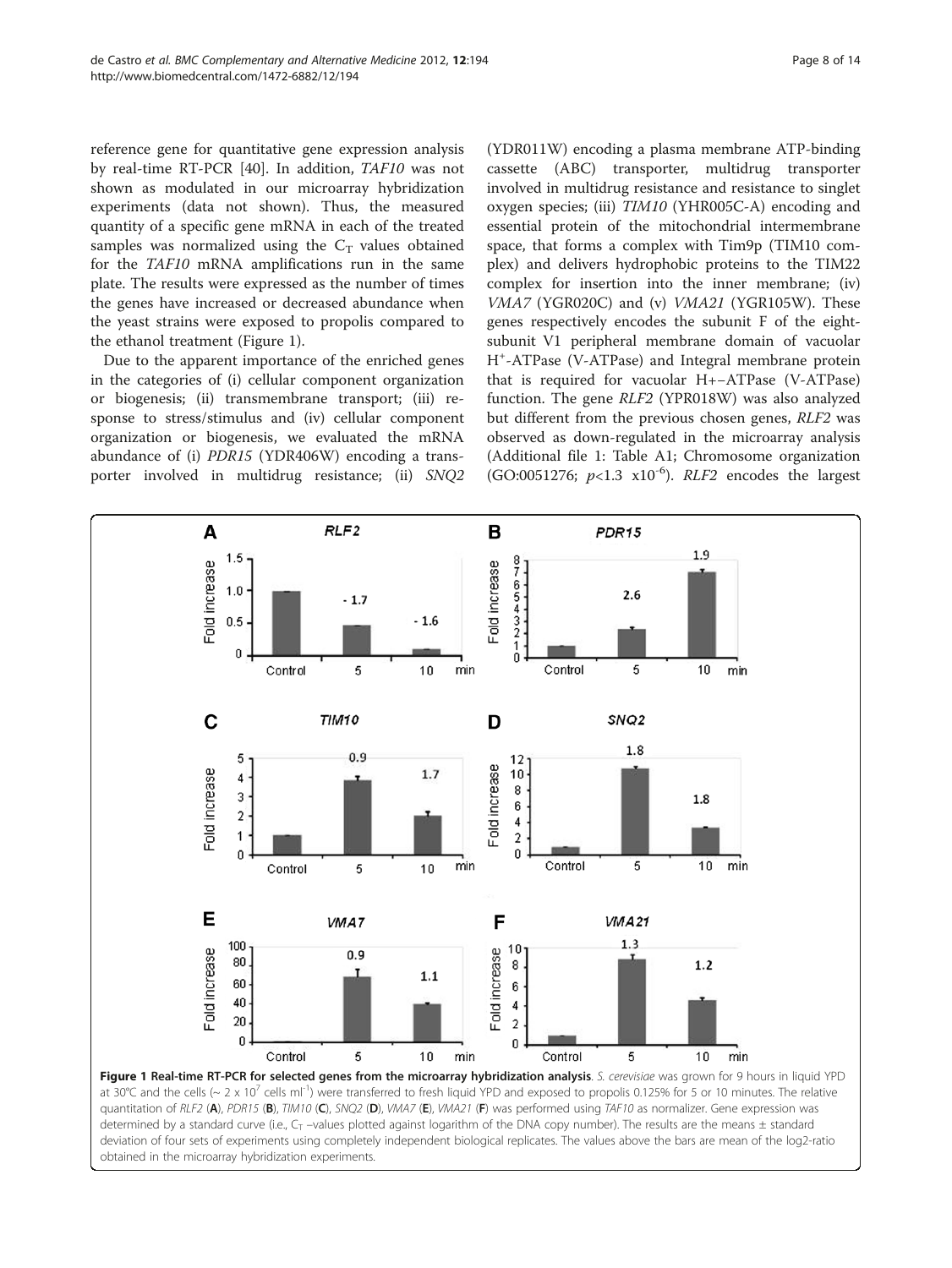subunit (p90) of the Chromatin Assembly Complex (CAF-1) with Cac2p and Msi1p that assembles newly synthesized histones onto recently replicated DNA.

As expected, all five genes that showed increased mRNA abundance (PDR15, TIM10, SNQ2, VMA7, and VMA21) and decreased mRNA abundance (RLF2) in the microarray hybridization analysis grouped in its respective enrichment categories showed corresponding increase and decreased expression in the real-time PCR experiments (Figure [1A-F](#page-7-0)). This behavior is in accordance with the normalized mean values obtained in the microarray analysis (see values above the Figure [1](#page-7-0) graphs for comparison). Thus, it seems that our microarray hybridization approach is capable of providing information about S. cerevisiae gene expression modulation with a considerably high level of confidence and is an open source of data for further investigation for the mechanisms of propolis-mediated cell death in all susceptive organisms.

# Systems analysis for propolis exposure

The transcriptomics data obtained submitted to the treatment conditions described in this work prompt us to ask how the underexpressed or overexpressed genes affect different biological processes that are altered during the exposure to 0.125% propolis. In this sense, a search for potential proteins and/or mechanisms and their associated biological processes that are affected by the conditions treatment was initiated. To achieve this goal, two different PPPI networks using yeast transcriptomics data were retrieved from Saccharomyces Genome Database (SGD): one associated to repressed genes (136 genes; repressed genes-associated PPPI network) and one associated to induced genes (203 genes; induced genes-associated network). The induced genesassociated PPPI network obtained from SGD contains 1,226 nodes and 2,854 connectors while the repressedassociated gene PPPI network contains 1,412 nodes and 2,782 connectors (Additional file [2](#page-11-0): Table A2). Both induced- and repressed-genes associated PPPI networks were analyzed in order to observe the degree of network overlapping by means of an Area proportional Venn diagram. This analysis indicated that the repressed-genes associated PPPI network contains 919 unique proteins, while the induced-genes associated network contains 733 unique proteins, and there are 493 overlapping proteins. Although the degree of network overlapping was not elevated, we decided to merge both networks in a unique graph, containing 2,158 nodes and 5,655 connectors (Figure [2](#page-9-0) and Additional file [2](#page-11-0): Table A2). Sub networks (clusters) present in the union PPPI network were identified and retrieved using the Cytoscape-associated plugin MCODE and subjected to a Gene Ontology (GO) analysis in order to obtain information about the nature

and number of sub graphs belonging to the network and their associated biological processes. The union PPPI network contains eleven interconnected clusters, each comprising different biological processes. GO analysis of the obtained clusters indicated the participation of important biological processes that can be seen in Table [4](#page-10-0) and Additional file [3:](#page-11-0) Table A3. Many of these processes are reflecting the results previously found in the yeast library screening such as cell division mechanisms, mitochondria, vacuolar acidification, negative regulation of transcription from RNA polymerase II promoter (17). In addition, other important processes such as protein transport and membrane organization and biogenesis (Table [4,](#page-10-0) cluster 3); transcription from RNA polymerase II promoter and transcription, DNA dependent (Table [4](#page-10-0), cluster 4), regulation of cell cycle (Table [4](#page-10-0), cluster 7); ATP metabolic process, proton transport and vacuolar acidification (Table [4](#page-10-0), cluster 9) and response to stress (Table [4](#page-10-0), cluster 10) were categories also observed in the microarray hybridization analysis (see Additional file [3](#page-11-0): Table A3 for a complete description of genes). It is also important to mention that statistically significant modulated genes could be observed in each of these clusters indicating that the PPPI network could link the transcriptomic analysis to potential biological processes affected by propolis. These genes can be seen in Additional file [3](#page-11-0): Table A3 [written in red (repressed) or green (induced)].

Based on data gathered from this initial systems biology tools analysis, we decided to get more information about the major nodes involved in the information of the network using network centralities. Network centralities allow us to identify nodes (and the consequent biological processes) that have a relevant position in the overall network architecture [\[41](#page-13-0)]. Centralities have been recently applied to quantify the centrality and prestige of actors in social networks [\[41\]](#page-13-0) and to understand the structure and properties of complex biological, technological and infrastructural networks [[42,43\]](#page-13-0). Many of the nodes in a given network that show elevated values of centrality are important points of vulnerability, indicating that any attack to these nodes could introduce strong perturbations in the network. Node degree represents the simplest centrality measure in a given network, corresponding to the number of nodes adjacent to a given node, where adjacent means directly connected [[22\]](#page-12-0). The node degree represents the "popularity" of a given node, and highly connected nodes in a network are termed hubs. Next, betweenness is a measure that indicates to what extent a specific node is between all other nodes within the network [\[44\]](#page-13-0). In a general sense, betweenness show the influence of a node over the spread of information throughout the network. On the other hand, bottleneck is a local topologic data that is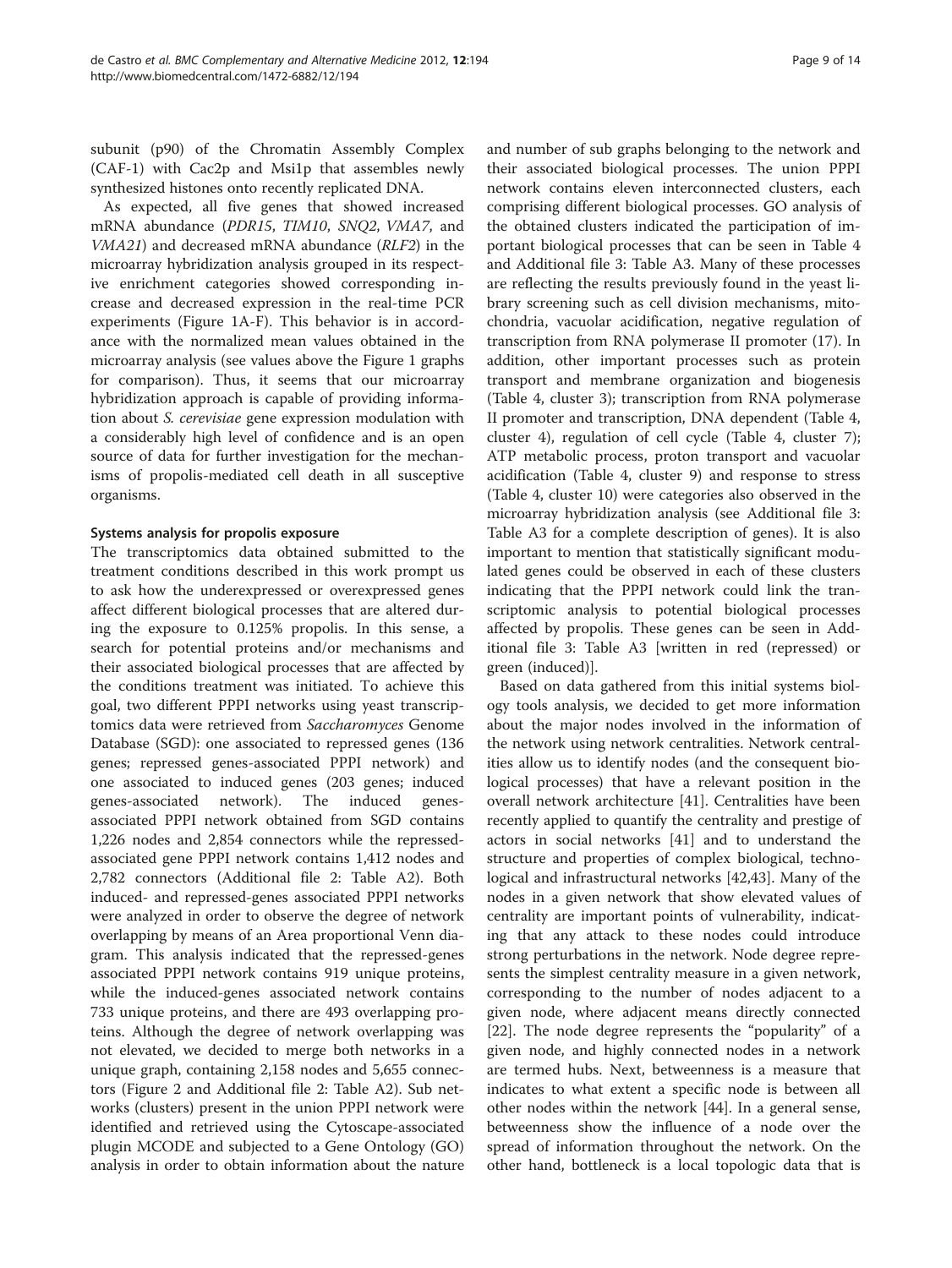

<span id="page-9-0"></span>

defined as all nodes with high betweenness values and different nodes degrees, indicating that those nodes are central points that control the communication between other nodes within the network [\[45,46\]](#page-13-0). The measures of betweenness and node degree allow us to define the bottleneck nodes. Bottleneck nodes correspond to highly central proteins that connect several complexes or are peripheral members of central complexes, being important communication points between two complexes [\[46](#page-13-0)]. Mostly of bottleneck nodes tend to be essential proteins in a network [[46](#page-13-0)].

The centrality analysis of union network indicated the presence of 419 bottleneck nodes; 99 of these bottleneck nodes correspond to proteins of genes that were induced in array and 92 that were repressed in array (see Additional file [4:](#page-11-0) Table A4, spreadsheet 1). The centrality analysis was also made for the 11 clusters (Additional file [4](#page-11-0): Table A4, spreadsheet 2). This analysis showed the presence of important bottleneck nodes in the clusters. Several genes that encode many of these proteins characterized as Bottleneck nodes (i. e. essential proteins in a

network) were previously described in Tables [2](#page-6-0), [3](#page-6-0) and Additional file [1:](#page-11-0) Table A1 once again highlighting the significance of the biological process identified as involved in response and cell tolerance to propolis. Thus, the main bottleneck nodes can be observed in Table [5](#page-11-0) and are related to the following biological processes: cellular component organization or biogenesis, transmembrane transport, response to stress (referring to genes induced in the microarray analysis) and chromosome organization, cell cycle, RNA metabolic process (referring to genes repressed in the microarray analysis). To verify the biological processes associated with these genes, see Additional file [1](#page-11-0): Table A1.

These data express the importance of these pathways in response of S. cerevisiae to propolis and confirm a high degree of overlapping in gene function among the microarray hybridization and the system biology analysis. Furthermore, the data obtained here confirms the results achieved through the identification of genes involved in propolis sensitivity by the screening of the S. cerevisiae non-essential deletion library previously reported [[17\]](#page-12-0).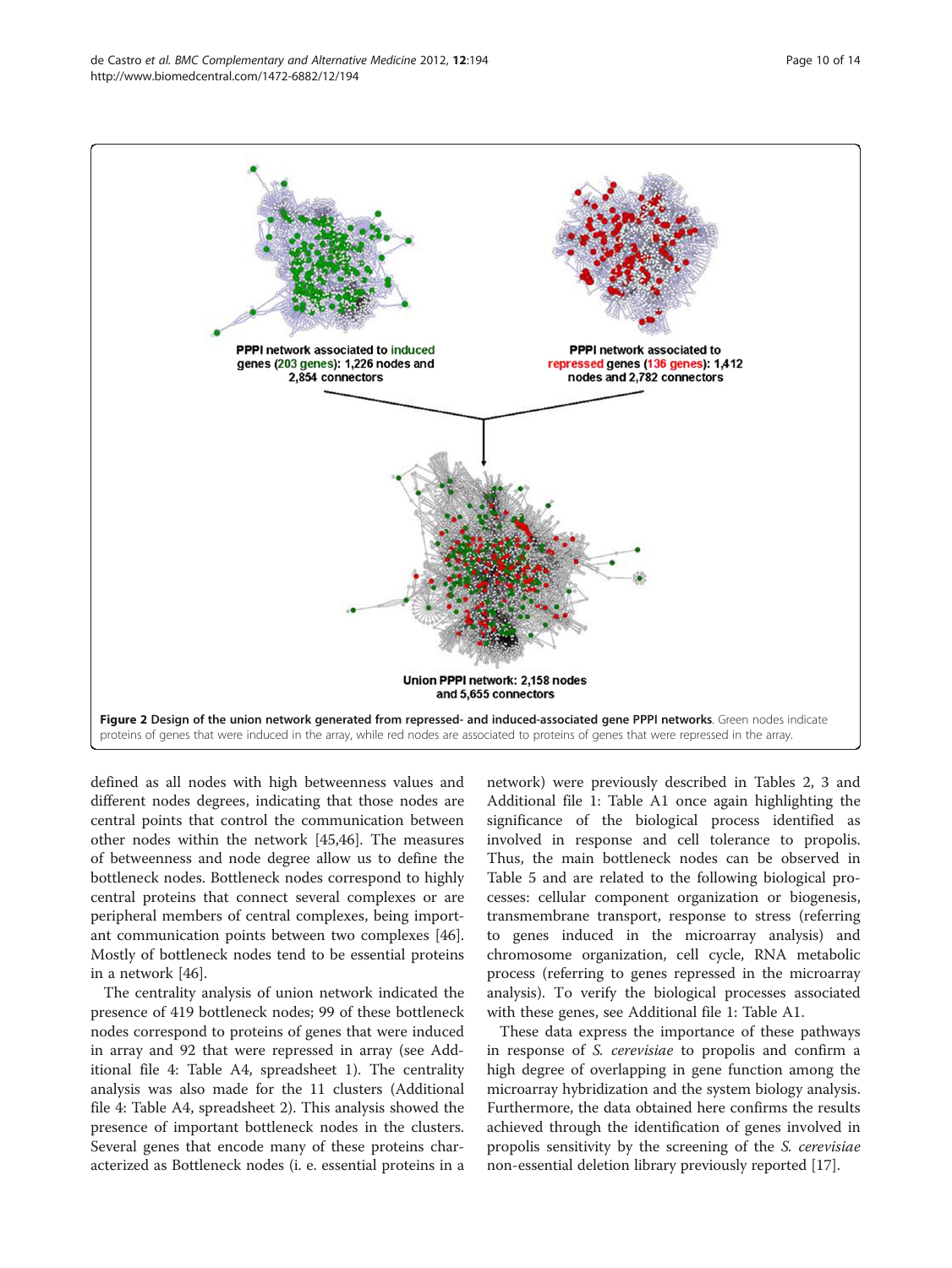<span id="page-10-0"></span>

| Table 4 Main specific gene ontology categories observed in clusters derived from union PPPI network |  |  |
|-----------------------------------------------------------------------------------------------------|--|--|
|-----------------------------------------------------------------------------------------------------|--|--|

|                  | <b>Biological process</b>                                  | <b>GOID</b> | P-value <sup>a</sup>             | Corrected P value <sup>b</sup>   | k <sup>c</sup> | $\overline{f^d}$ |
|------------------|------------------------------------------------------------|-------------|----------------------------------|----------------------------------|----------------|------------------|
| Cluster 1        | Translation                                                | 6416        | $2.07 \times 10^{-45}$           | $2.93 \times 10^{-43}$           | 45             | 499              |
|                  | Ribosome assembly                                          | 42255       | $1.82 \times 10^{-9}$            | $2.58 \times 10^{-8}$            | 9              | 65               |
|                  | Negative regulation of mRNA processing                     | 50686       | $8.25 \times 10^{-3}$            | $3.90 \times 10^{-2}$            | $\mathbf{1}$   | $\mathbf{1}$     |
| <b>Cluster 2</b> | Organic acid transport                                     | 15849       | $2.0594 \times 10^{-4}$          | $1.4107 \times 10^{-2}$          | $\mathbf{3}$   | 65               |
|                  | Choline transport                                          | 15871       | $1.8904 \times 10^{-3}$          | $3.2372 \times 10^{-2}$          | $\mathbf{1}$   | 1                |
|                  | Betaine transport                                          | 15838       | $1.8904 \times 10^{-3}$          | $3.2372 \times 10^{-2}$          | $\mathbf{1}$   | $\mathbf{1}$     |
|                  | Ethanolamine transport                                     | 34229       | $1.8904 \times 10^{-3}$          | $3.2372 \times 10^{-2}$          | $\mathbf{1}$   | $\mathbf{1}$     |
|                  | Amino acid transport                                       | 6865        | $3.4951 \times 10^{-3}$          | $4.7047 \times 10^{-2}$          | $\overline{2}$ | 48               |
| Cluster 3        | Mitochondrial transport                                    | 6839        | $1.74 \times 10^{-10}$           | $3.88 \times 10^{-9}$            | 5              | 67               |
|                  | Mitochondrion organization and biogenesis                  | 7005        | $2.6080 \times 10^{-8}$          | $2.9122 \times 10^{-7}$          | 5              | 179              |
|                  | Protein transport                                          | 15031       | $3.7859 \times 10^{-6}$          | $2.1138 \times 10^{-5}$          | 5              | 481              |
|                  | Membrane organization and biogenesis                       | 16044       | 3.5801 $\times$ 10 <sup>-4</sup> | $1.0903 \times 10^{-3}$          | 3              | 196              |
| <b>Cluster 4</b> | Transcription from RNA polymerase II promoter              | 6366        | 3.4996 x 10 <sup>-11</sup>       | $3.4296 \times 10^{-9}$          | 9              | 162              |
|                  | Histone modification                                       | 16570       | $1.1400 \times 10^{-9}$          | $2.2345 \times 10^{-8}$          | $\overline{7}$ | 92               |
|                  | Establishment and/or maintenance of chromatin architecture | 6325        | $2.4536 \times 10^{-9}$          | $4.3719 \times 10^{-8}$          | 9              | 260              |
|                  | Transcription, DNA-dependent                               | 6351        | $5.8940 \times 10^{-9}$          | $8.7746 \times 10^{-8}$          | $\overline{9}$ | 287              |
|                  | G1 phase of mitotic cell cycle                             | 80          | $1.0490 \times 10^{-8}$          | $1.2850 \times 10^{-7}$          | 5              | 32               |
|                  | Regulation of RNA metabolic process                        | 51252       | $1.5270 \times 10^{-8}$          | $1.5753 \times 10^{-7}$          | 11             | 614              |
|                  | Chromosome organization and biogenesis                     | 7001        | $1.0393 \times 10^{-7}$          | $8.8567 \times 10^{-7}$          | $\overline{9}$ | 398              |
|                  | Response to drug                                           | 17035       | $3.3259 \times 10^{-3}$          | $1.1436 \times 10^{-2}$          | $\overline{3}$ | 121              |
|                  | Cell cycle                                                 | 7049        | $1.1244 \times 10^{-2}$          | $3.5546 \times 10^{-2}$          | 5              | 566              |
| <b>Cluster 5</b> | DNA catabolic process                                      | 6308        | $7.6846 \times 10^{-5}$          | $6.1477 \times 10^{-4}$          | $\overline{2}$ | 30               |
|                  | Meiotic recombination                                      | 7145        | $2.8107 \times 10^{-4}$          | $1.6864 \times 10^{-3}$          | $\overline{2}$ | 57               |
|                  | Double-strand break repair                                 | 6302        | $3.0125 \times 10^{-4}$          | $1.7012 \times 10^{-3}$          | $\overline{2}$ | 59               |
|                  | M phase of meiotic cell cycle                              | 51327       | $2.6749 \times 10^{-3}$          | $7.7814 \times 10^{-3}$          | $\overline{2}$ | 176              |
|                  | Telomere maintenance via recombination                     | 722         | $9.7652 \times 10^{-3}$          | $2.5337 \times 10^{-2}$          | $\mathbf{1}$   | 19               |
| Cluster 6        | ER to Golgi vesicle-mediated transport                     | 6888        | $6.1201 \times 10^{-4}$          | $2.5773 \times 10^{-2}$          | $\overline{2}$ | 84               |
| Cluster 7        | Negative regulation of RNA metabolic process               | 51253       | $2.4984 \times 10^{-6}$          | $8.0002 \times 10^{-5}$          | $\overline{4}$ | 157              |
|                  | Negative regulation of transcription                       | 16481       | $3.1251 \times 10^{-6}$          | $8.0002 \times 10^{-5}$          | $\overline{4}$ | 166              |
|                  | Heterochromatin formation                                  | 31507       | $3.7388 \times 10^{-5}$          | $2.9910 \times 10^{-4}$          | $\overline{3}$ | 92               |
|                  | Chromatin silencing                                        | 6342        | $3.7388 \times 10^{-5}$          | $2.9910 \times 10^{-4}$          | $\overline{3}$ | 92               |
|                  | Gene silencing                                             | 16458       | $5.4046 \times 10^{-5}$          | $3.8433 \times 10^{-4}$          | 3              | 104              |
|                  | Chromatin modification                                     | 16568       | 5.8205 $\times$ 10 <sup>-4</sup> | $2.8655 \times 10^{-3}$          | 3              | 231              |
|                  | Regulation of cell cycle                                   | 74          | $7.1144 \times 10^{-3}$          | $1.5701 \times 10^{-2}$          | $\overline{2}$ | 160              |
| Cluster 8        | RNA biosynthetic process                                   | 32774       | $2.4585 \times 10^{-3}$          | $1.8302 \times 10^{-2}$          | $\overline{2}$ | 289              |
|                  | Transcription                                              | 6350        | $1.0545 \times 10^{-2}$          | 4.8996 $\times$ 10 <sup>-2</sup> | $\overline{2}$ | 598              |
| Cluster 9        | Intracellular pH reduction                                 | 51452       | 4.8791 x 10 <sup>-5</sup>        | $6.6815 \times 10^{-4}$          | $\overline{2}$ | 24               |
|                  | Vacuolar acidification                                     | 7035        | 4.8791 x 10 <sup>-5</sup>        | $6.6815 \times 10^{-4}$          | $\overline{2}$ | 24               |
|                  | Regulation of intracellular pH                             | 51453       | $5.3028 \times 10^{-5}$          | $6.6815 \times 10^{-4}$          | $\overline{2}$ | 25               |
|                  | Proton transport                                           | 15992       | $1.1756 \times 10^{-4}$          | $9.1538 \times 10^{-4}$          | $\overline{2}$ | 37               |
|                  | Cellular homeostasis                                       | 19725       | $2.1588 \times 10^{-3}$          | $6.8004 \times 10^{-3}$          | $\overline{2}$ | 158              |
|                  | lon transport                                              | 6811        | $2.3248 \times 10^{-3}$          | $6.9745 \times 10^{-3}$          | $\overline{2}$ | 164              |
|                  | ATP metabolic process                                      | 46034       | $1.2324 \times 10^{-2}$          | $2.9858 \times 10^{-2}$          | $\mathbf{1}$   | 24               |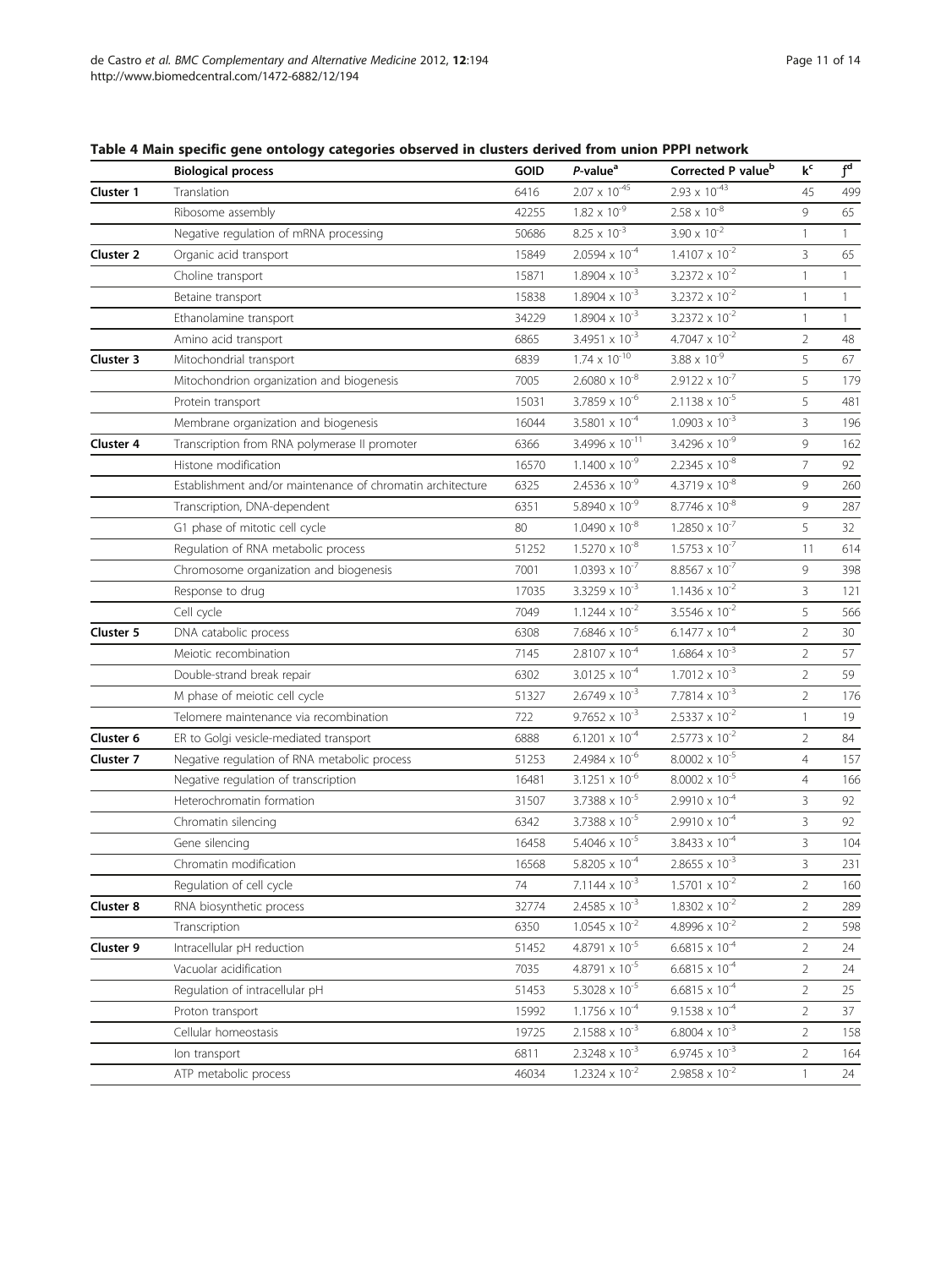| Cluster 10 | Histone methylation                              | 16571 | $1.2655 \times 10^{-9}$          | $1.0504 \times 10^{-7}$          |                | 17            |
|------------|--------------------------------------------------|-------|----------------------------------|----------------------------------|----------------|---------------|
|            | Regulation of transcription                      | 45449 | 5.8795 $\times$ 10 <sup>-8</sup> | $2.0914 \times 10^{-6}$          | 12             | 631           |
|            | Post-translational protein modification          | 43687 | $3.6875 \times 10^{-7}$          | 3.9921 $\times$ 10 <sup>-6</sup> | 10             | 454           |
|            | Chromosome organization and biogenesis           | 7001  | $1.7266 \times 10^{-5}$          | $9.3463 \times 10^{-5}$          | 8              | 398           |
|            | Regulation of conjugation with cellular fusion   | 31137 | $4.4395 \times 10^{-3}$          | $1.3481 \times 10^{-2}$          |                | 31            |
|            | Ethanol biosynthetic process during fermentation | 43458 | $6.5202 \times 10^{-3}$          | $1.7647 \times 10^{-2}$          |                | $\mathcal{P}$ |
|            | Response to stress                               | 6950  | $1.2590 \times 10^{-2}$          | $2.9574 \times 10^{-2}$          | 6              | 632           |
|            | Glycolytic fermentation                          | 19660 | $2.2645 \times 10^{-2}$          | $4.6218 \times 10^{-2}$          |                | 7             |
| Cluster 11 | Chromosome organization and biogenesis           | 7001  | $1.1865 \times 10^{-3}$          | $2.9377 \times 10^{-2}$          |                | 398           |
|            | DNA repair                                       | 6281  | $1.2413 \times 10^{-3}$          | $2.9377 \times 10^{-2}$          | $\overline{4}$ | 228           |
|            | Mitotic cell cycle                               | 278   | $3.2147 \times 10^{-3}$          | $4.5671 \times 10^{-2}$          | 4              | 295           |
|            | Histone acetylation                              | 16573 | 3.4260 x 10-3                    | $4.5671 \times 10^{-2}$          |                | 40            |
|            |                                                  |       |                                  |                                  |                |               |

<span id="page-11-0"></span>Table 4 Main specific gene ontology categories observed in clusters derived from union PPPI network (Continued)

 $\frac{a}{a}$  *P* values were calculated by the hypergeometric distribution of one ontology class visualized in the network.<br>  $\frac{b}{c}$  Calculated values based on *P* values obtained after FDR was applied.<br>
Calculated values

 $d$  Total number of proteins that belong to a specific gene ontology.

# Conclusions

Propolis is a complex product derived from plant resins and bee's saliva. There are several chemical compounds present in this natural product that could potentially be responsible for its antibiotic properties. However, taking

#### Table 5 Selected bottleneck nodes observed in the union PPPI network

| Bottleneck nodes of genes that were<br>found as induced in microarray* | <b>Bottleneck nodes of</b><br>genes that were found<br>as repressed on microarray* |
|------------------------------------------------------------------------|------------------------------------------------------------------------------------|
| <b>TIM10</b>                                                           | BRN1                                                                               |
| RIF <sub>2</sub>                                                       | SMC4                                                                               |
| VMA7                                                                   | RFM1                                                                               |
| VMA <sub>21</sub>                                                      | CFP3                                                                               |
| ATP17                                                                  | MAM1                                                                               |
| ATP <sub>18</sub>                                                      | NSL1                                                                               |
| ATP <sub>20</sub>                                                      | SPC <sub>24</sub>                                                                  |
| A7R1                                                                   | SLK19                                                                              |
| PDR12                                                                  | FSA1                                                                               |
| TPO <sub>1</sub>                                                       | IFH1                                                                               |
| TPO <sub>4</sub>                                                       | HOS <sub>2</sub>                                                                   |
| YOR1                                                                   | LEO1                                                                               |
| DFM1                                                                   | SGF <sub>29</sub>                                                                  |
| GRX4                                                                   | NGG1                                                                               |
| TRX1                                                                   | IES <sub>2</sub>                                                                   |
| TSA <sub>2</sub>                                                       |                                                                                    |
| GTT <sub>2</sub>                                                       |                                                                                    |
| GTT3                                                                   |                                                                                    |
| PKR1                                                                   |                                                                                    |
| ENA <sub>2</sub>                                                       |                                                                                    |
| SOP4                                                                   |                                                                                    |

\* Indicates genes that were significantly up- or down-regulated in the microarray analysis.

into consideration the fact that the cell death effects of propolis could be due to a great combination of chemical compounds and concentrations, we decided to investigate the cell death effects of propolis by concentrating our experiments on alcoholic extracts of propolis In summary, our data indicate that propolis is largely affecting several pathways in the eukaryotic cell. However, the most prominent pathways are related to oxidative stress, mitochondrial electron transport chain, vacuolar acidification, regulation of macroautophagy associated with protein target to vacuole, cellular response to starvation, and negative regulation of transcription from RNA polymerase II promoter. Our work emphasizes again the importance of S. cerevisiae as a model system to understand at molecular level the mechanism whereby propolis causes cell death in this organism at the concentration herein tested. Our study is the first one that investigates systematically by using functional genomics how propolis influences and modulates the mRNA abundance of an organism and may stimulate further work on the propolis-mediated cell death mechanisms in fungi.

# Additional files

[Additional file 1:](http://www.biomedcentral.com/content/supplementary/1472-6882-12-194-S1.xls) Table A1. Genes with increased or repressed mRNA expression and grouped according to the GO identity.

[Additional file 2:](http://www.biomedcentral.com/content/supplementary/1472-6882-12-194-S2.xls) Table A2. Induced- and repressed- genes associated PPPI networks.

[Additional file 3:](http://www.biomedcentral.com/content/supplementary/1472-6882-12-194-S3.ods) Table A2. Sub networks present in the union PPPI network and their GO analysis.

[Additional file 4:](http://www.biomedcentral.com/content/supplementary/1472-6882-12-194-S4.xls) Table A4. Centrality analysis.

#### Competing interests

The authors declare that they have no competing interests.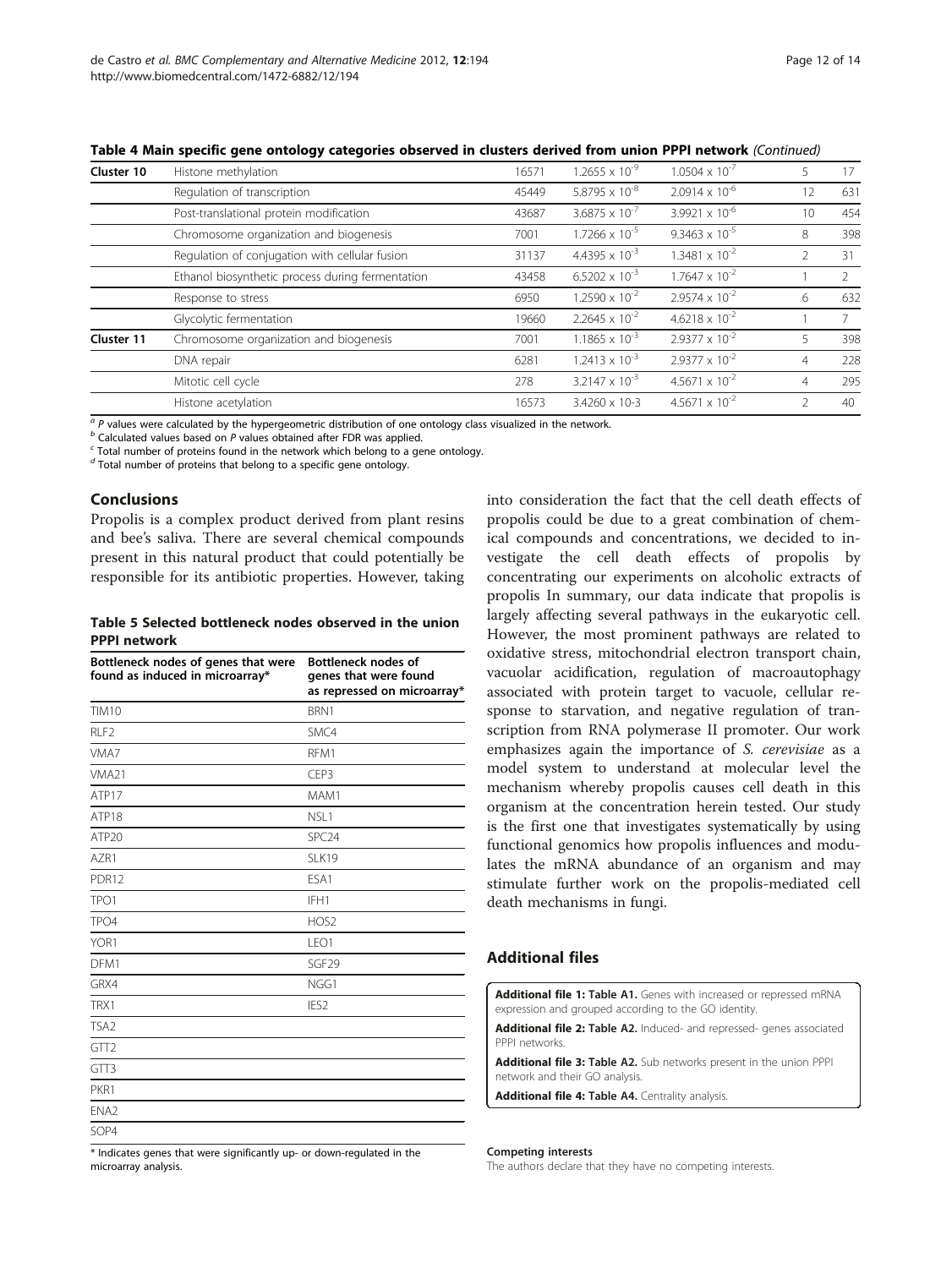#### <span id="page-12-0"></span>Authors' contributions

PAC and MS performed most of the experiments. PAC, DB, AB, IM, MHSG and GHG performed data analysis. GHG wrote the manuscript; conceived, designed and coordinated this study; and is the principal investigator of this work. All authors read and approved final manuscript.

#### Acknowledgements

This research was supported by the Fundação de Amparo à Pesquisa do Estado de São Paulo (FAPESP), and Conselho Nacional de Desenvolvimento Científico e Tecnológico (CNPq), and Financiadora de Estudos e Projetos (FINEP), Brazil.

#### Author details

1 Faculdade de Ciências Farmacêuticas de Ribeirão, Preto Universidade de São Paulo, São Paulo, Brazil. <sup>2</sup>Centro de Biotecnologia da UFRGS, Universidade Federal do Rio Grande do Sul, Porto Alegre, Brazil. <sup>3</sup>Departamento de Genética e Evolução, Centro de Ciências Biológicas e da Saúde (CCBS), Universidade Federal de São Carlos, Porto Alegre, Brazil. 4 Faculdade de Filosofia, Ciências e Letras de Ribeirão Preto, Universidade de São Paulo, São Paulo, Brazil. <sup>5</sup>Apis Flora Industrial e Comercial, Ribeirão Preto, São Paulo, Brazil. <sup>6</sup>Laboratório Nacional de Ciência e Tecnologia do Bioetanol – CTBE, Caixa Postal 6170, Campinas, São Paulo 13083-970, Brazil.

#### Received: 31 July 2012 Accepted: 17 October 2012 Published: 24 October 2012

#### References

- Ghisalberti EL: Propolis: a review. Bee World 1979, 60:59-84.
- 2. Greenaway W, Scaysbrook T, Whatley FR: The composition and plant origins of propolis. Bee World 1990, 71:107–118.
- 3. Viuda-Martos M, Ruiz-Navajas Y, Fernandez-Lopez J, Perez A, Alvarez AJ: Functional properties of honey, propolis, and royal jelly. J Food Sci 2008, 73:R117–R124.
- Matsuno T, Matsumoto Y, Saito N, Morikawa J: Isolation and characterization of cytotoxic diterpenoid isomers from propolis. Z Naturforsch 1997, C 52:702–704.
- 5. Vynograd N, Vynograd I, Sosnowski Z: A comparative multicenterstudy of the efficacy of propolis, acyclovir and placebo in the treatment of genital herpes (HSV). Phytomedicine 2000, 7:1–6.
- Kimoto T, Arai S, Kohguchi M, Nomura Y, Micallef MJ, Kurimoto M, Mito K: Apoptosis and suppression of tumor growth by artepillin C extracted from Brazilian propolis. Cancer Detect Prev 1998, 22:506-515.
- 7. Cigut T, Polak T, Gasperlin L, Raspor P, Jamnik P: Antopxidative activity of propolis extract in yeast cells. J Agric Food Chem 2011, 9:11449-11455.
- Koru O, Toksoy F, Acikel CH, Tunca YM, Baysallar M, Uskudar Guclu A, Akca E, Ozkok Tuylu A, Sorkun K, Tanyuksel M, Salih B: Oral and dental bacteriology and infection. In vitro antimicrobial activity of propolis samples from different geographical origins against certain oral pathogens. Anaerobe 2007, 13:140–145.
- 9. Park YK, Fukuda I, Ashida H, Nishiumi S, Yoshida K, Daugsch A, Sato HH, Pastore GM: Suppressive effects of ethanolic extracts from propolis and its main botanical origin on dioxin toxicity. J Agric Food Chem 2005, 53:10306–10309.
- 10. Menna-Barreto RF, Salomão K, Dantas AP, Santa-Rita RM, Soares MJ, Barbosa HS, de Castro SL: Different cell death pathways induced by drugs in Trypanosoma cruzi: an ultrastructural study. Micron 2009, 40:157–168.
- 11. Ito J, Chang FR, Wang HK, Park YK, Ikegaki M, Kilgore N, Lee KH: Anti-AIDS agents. 48.(1) Anti-HIV activity of moronic acid derivatives and the new melliforone-related triterpenoid isolated from Brazilian propolis. J Nat Prod 2001, 64:1278–1281.
- 12. Agüero MB, Gonzalez M, Lima B, Svetaz L, Sánchez M, Zacchino S, Feresin GE, Schmeda-Hirschmann G, Palermo J, Wunderlin D, Tapia A: Argentinean propolis from Zuccagnia punctata Cav. (Caesalpinieae) exudates: phytochemical characterization and antifungal activity. J Agric Food Chem 2010, 58:194–201.
- 13. Dalben-Dota KF, Faria MG, Bruschi ML, Pelloso SM, Lopes-Consolaro ME, Svidzinski TI: Antifungal activity of propolis extract against yeasts isolated from vaginal exudates. J Altern Complement Med 2010, 16:285-290.
- 14. Osiewacz HD, Scheckhuber CQ: Impact of ROS on ageing of two fungal model systems: Saccharomyces cerevisiae and Podospora anserina. Free Radic Res 2006, 40:1350–1358.
- 15. Salomão K, Pereira PR, Campos LC, Borba CM, Cabello PH, Marcucci MC, de Castro SL: Brazilian propolis: correlation between chemical composition and antimicrobial activity. Evid Based Complement Alternat Med 2008, 5:317–324.
- 16. Siqueira AB, Gomes BS, Cambuim I, Maia R, Abreu S, Souza-Motta CM, de Queiroz LA, Porto AL: Trichophyton species susceptibility to green and red propolis from Brazil. Lett Appl Microbiol 2009, 48:90–96.
- 17. de Castro PA, Savoldi M, Bonatto D, Barros MH, Goldman MH, Berretta AA, Goldman GH: Molecular characterization of propolis-induced cell death in Saccharomyces cerevisiae. Eukaryot Cell 2011, 10(3):398–411.
- 18. Brachmann CB, Davies A, Cost GJ, Caputo E, Li J, Hieter P, Boeke JD: Designer deletion strains derived from Saccharomyces cerevisiae S288C: a useful set of strains and plasmids for PCR mediated gene disruption and other applications. Yeast 1998, 14:115–132.
- 19. Semighini CP, Marins M, Goldman MHS, Goldman GH: Quantitative analysis of the relative transcript levels of ABC transporter Atr genes in Aspergillus nidulans by real-time reverse transcription-PCR assay. Appl Environ Microbiol 2002, 68:1351-1357
- 20. Shannon P, Markiel A, Ozier O, Baliga NS, Wang JT, Ramage D, Amin N, Schwikowski B, Ideker T: Cytoscape: a software environment for integrated models of biomolecular interaction networks. Genome Res 2003, 13:2498–2504.
- 21. Bader GD, Hogue CW: An automated method for finding molecular complexes in large protein interaction networks. BMC Bioinformatics 2003,  $4:2$
- 22. Scardoni G, Petterlini M, Laudanna C: Analyzing biological network parameters with CentiScaPe. Bioinformatics 2009, 25:2857–2859.
- 23. Maere S, Heymans K, Kuiper M: BiNGO: a Cytoscape plugin to assess overrepresentation of gene ontology categories in biological networks. Bioinformatics 2005, 21:3448–3449.
- 24. Rivals I, Personnaz L, Taing L, Potier M-C: Enrichment or depletion of a GO category within a class of genes: which test? Bioinformatics 2007, 23:401–407.
- 25. Benjamini Y, Hochberg Y: Controlling the False Discovery Rate: A Practical and Powerful Approach to Multiple Testing. J R Stat Soc Series B Stat Methodol 1995, 57:289–300.
- 26. Gruber JV, Holtz R: Examining the genomic influence of skin antioxidants in vitro. Mediators Inflamm 2010, pii:230450.
- 27. Ernst R, Kueppers P, Stindt J, Kuchler K, Schmitt L: Multidrug efflux pumps: substrate selection in ATP-binding cassette multidrug efflux pumps–first come, first served? FEBS J 2010, 277(3):540–549.
- 28. Shahi P, Moye-Rowley WS: Coordinate control of lipid composition and drug transport activities is required for normal multidrug resistance in fungi. Biochim Biophys Acta 2009, 1794(5):852–859.
- 29. Sá-Correia I, dos Santos SC, Teixeira MC, Cabrito TR, Mira NP: Drug:H+ antiporters in chemical stress response in yeast. Trends Microbiol 2009, 17(1):22–31.
- 30. Sipos G, Kuchler K: Fungal ATP-binding cassette (ABC) transporters in drug resistance & detoxification. Curr Drug Targets 2006, 7(4):471–481.
- 31. Ariño J, Ramos J, Sychrová H: Alkali metal cation transport and homeostasis in yeasts. Microbiol Mol Biol 2010, 74:95–120.
- 32. Inoue Y, Klionsky DJ: Regulation of macroautophagy in Saccharomyces cerevisiae. Semin Cell Dev Biol 2010, 21:664–670.
- 33. Lynch-Day MA, Klionsky DJ: The Cvt pathway as a model for selective autophagy. FEBS Lett 2010, 584:1359–1366.
- 34. Schauer A, Knauer H, Ruckenstuhl C, Fussi H, Durchschlag M, Potocnik U, Fröhlich K-U: Vacuolar functions determine the mode of cell death. Biochim Biophys Acta 2009, 1793:540–545.
- 35. Eisenberg T, Knauer H, Schauer A, Büttner S, Ruckenstuhl C, Carmona-Gutierrez D, Ring J, Schroeder S, Magnes C, Antonacci L, Fussi H, Deszcz L, Hartl R, Schraml E, Criollo A, Megalou E, Weiskopf D, Laun P, Heeren G, Breitenbach M, Grubeck-Loebenstein B, Herker E, Fahrenkrog B, Fröhlich KU, Sinner F, Tavernarakis N, Minois N, Kroemer G, Madeo F: Induction of autophagy by spermidine promotes longevity. Nat Cell Biol 2009, 11:1305–1314.
- 36. Ota C, Unterkircher C, Fantinato V, Shimizu MT: Antifungal activity of propolis on different species of Candida. Mycoses 2001, 44:375–378.
- 37. Perrone GG, Tan SX, Dawes IW: Reactive oxygen species and yeast apoptosis. Biochim Biophys Acta 2008, 1783:1354–1368.
- 38. Eisenberg T, Carmona-Gutierrez D, Büttner S, Tavernarakis N, Madeo F: Necrosis in yeast. Apoptosis 2010, 15:257–268.